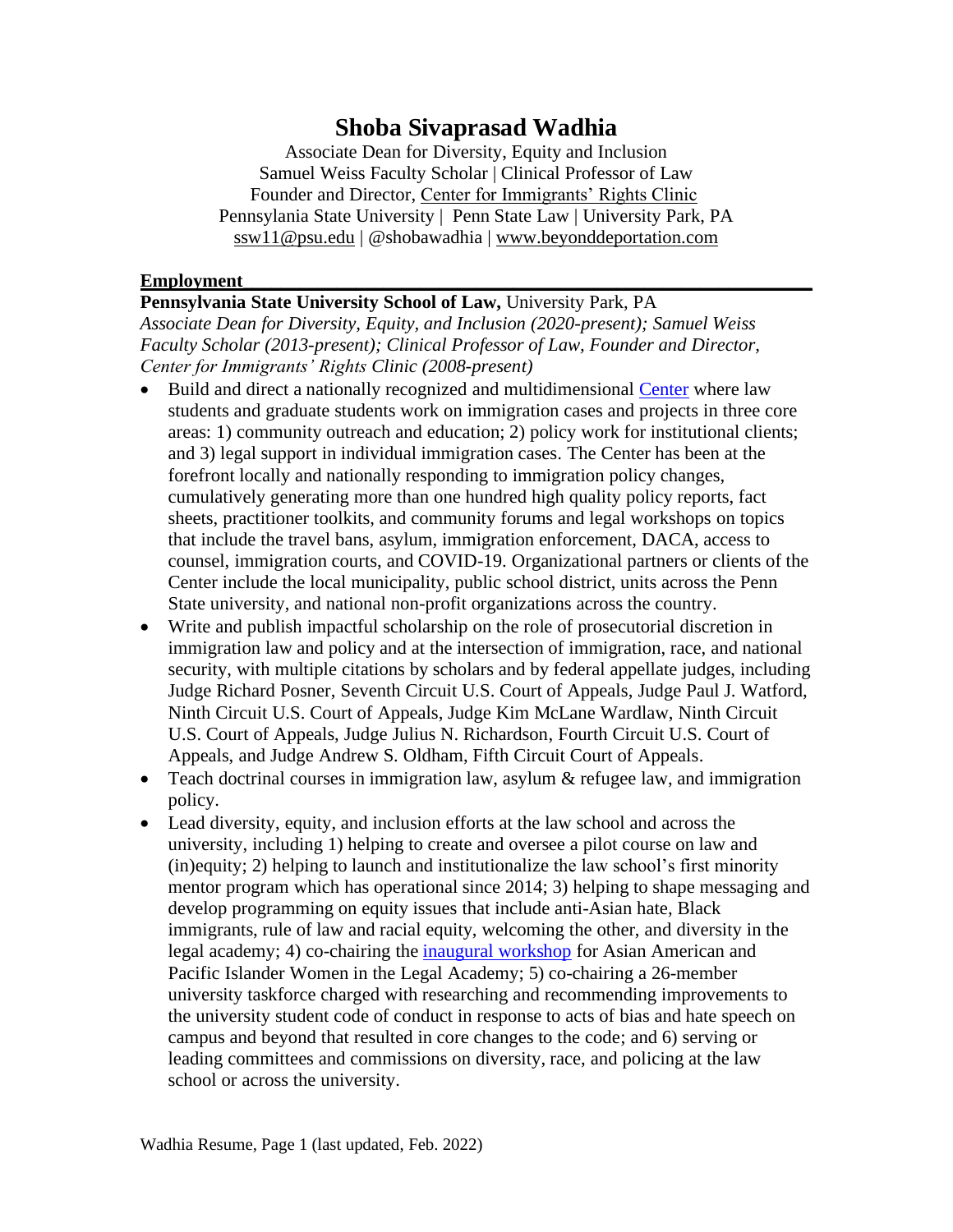### **National Immigration Forum,** Washington, D.C.

*Deputy Director for Legal Affairs; Senior Policy Associate/Counsel (2002-2008)* 

- Worked for national immigration advocacy organization on the multiple legislative efforts, including the creation of the Department of Homeland Security, comprehensive immigration reform, immigration enforcement, and post 9-11 proposals affecting immigrants. Provided legal and policy expertise on immigration issues to government officials, interested advocates, and the public.
- Built relationships with local and national organizations working on immigration and civil rights, as well as government officials and staff on Capitol Hill, and executive branch agencies.
- Analyzed, prepared, and/or drafted legislative and regulatory proposals on immigration law and policy for government officials and interested advocates. Helped to draft language for the Homeland Security Act of 2002, Homeland Security Civil Rights and Civil Liberties Protection Act of 2004, Civil Liberties Restoration Act of 2005, and various comprehensive immigration reform bills. Drafted comments in response to several immigration policy changes by Department of Justice and Department of Justice.
- Played a leadership role in working groups engaged in strategy and policy development on immigration law and policy reform with government officials. Led stakeholder meetings with the Department of Homeland Security Secretary, Office of Civil Rights and Civil Liberties, and the Office of the Inspector General.

### **Maggio Kattar, P.C.,** Washington, D.C.

*Attorney; Law Clerk (1998-2002)* 

- Worked for a nationally recognized immigration law firm in Washington, D.C. Represented clients challenging deportation or applying for relief in removal proceedings before immigration courts, including bond, cancellation of removal, asylum, withholding of removal, protection under the Convention Against Torture, waivers of inadmissibility, 212(c) waivers, suspension of deportation, and adjustment of status (green card).
- Represented clients for immigration benefits, including asylum, waivers of inadmissibility, naturalization, and adjustment of status (green card).
- Interviewed clients and witnesses; drafted or prepared affidavits, evidentiary materials, and memoranda of law; conducted related legal research; and built relationships across the immigration bar and government agencies.

#### **Education\_\_\_\_\_\_\_\_\_\_\_\_\_\_\_\_\_\_\_\_\_\_\_\_\_\_\_\_\_\_\_\_\_\_\_\_\_\_\_\_\_\_\_\_\_\_\_\_\_\_\_\_\_\_\_\_\_\_\_\_\_\_\_**

# **Georgetown University Law Center, Washington, D.C., J.D., May 1999**

- Georgetown Immigration Law Journal- Senior Notes & Comments Editor
- Research Assistant for T. Alexander Aleinikoff

#### **Indiana University, A.B. with Honors, Political Science, May 1996**

- William Jennings Bryan Award for Outstanding Honors Thesis, Department of Political Science
- Undergraduate Teaching assistant, Department of Political Science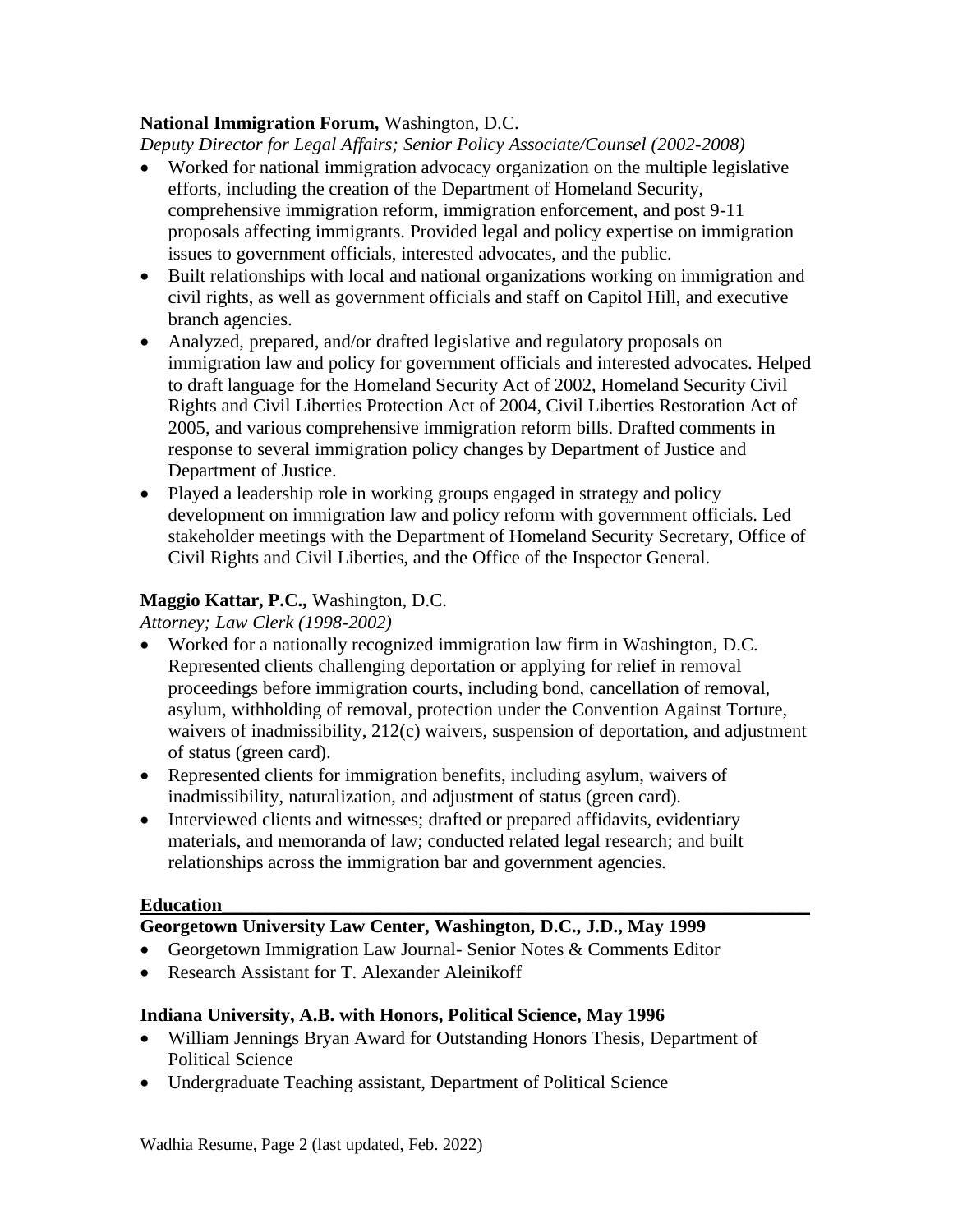### **Awards and Appointments\_\_\_\_\_\_\_\_\_\_\_\_\_\_\_\_\_\_\_\_\_\_\_\_\_\_\_\_\_\_\_\_\_\_\_\_\_\_\_\_\_\_\_\_\_\_\_\_**

- American Law Institute, Elected Member, December 2021-current
- [Fastcase 50 Award,](https://www.fastcase.com/fastcase50/) Honoring the law's smartest, most courageous innovators, techies, visionaries, and leaders, 2020
- Dean's Faculty Fellow, Penn State Law, 2020-2021
- Fastcase and the American Immigration Lawyers Association, [Inaugural Editor-In-](https://www.aila.org/publications/aila-law-journal)[Chief,](https://www.aila.org/publications/aila-law-journal) AILA Law Journal (2018-present)
- Best Book Award, Law Category (for Banned, NYU Press 2019), American Book Fest, 2020
- [Rosemary Schraer Mentoring Award,](https://news.psu.edu/story/612678/2020/03/27/academics/shoba-sivaprasad-wadhia-earns-2020-rosemary-schraer-mentoring) Penn State University, 2020
- [2019 AILA Elmer Fried Excellence in Teaching Award,](https://www.aila.org/advo-media/press-releases/2019/aila-presents-shoba-sivaprasad-wadhia-with-2019) annual award by the American Immigration Lawyers Association, June 20, 2019
- Arnold Addison Award for Town and Gown [Relations,](http://www.statecollegepa.us/CivicSend/ViewMessage/Message/82929) Borough of State College, recognized April 18, 2019
- Light of Liberty Award for Outstanding Pro Bono Service to the Community by a legal organization, awarded by the Pennsylvania Immigration Resource Center, June 12, 2019
- [Enlund Scholar-In-Residence,](http://events.depaul.edu/event/cle_-_2019_enlund_scholar-in-_residence_lecture_with_distinguished_lecturer_shoba_sivaprasad_wadhia#.XMeb2fZFw2w) DePaul Law, recognized on April 10, 2019
- American-Arab Anti-Discrimination Committee, Excellence in Legal Advocacy Award, September 2017
- [National Immigration Project,](http://nationalimmigrationproject.org/alerts.html) National Lawyers Guild, [2017 Honoree,](http://nationalimmigrationproject.org/PDFs/development/2017_23Jun_AILA_Program_Book.pdf) June 2017
- Faculty Diversity Award, Penn State Law, April 2019
- Faculty Diversity Award, Penn State Law, February 2017
- Spirit of Internationalization Award, Global Connections, March 15, 2016
- Named Samuel Weiss Faculty Scholar at Penn State Law, July 2013
- Appointed to American Bar Association Commission on Immigration: 2010-2014
- Department of Homeland Security, Office of Inspector General, Leadership Plaque, 2008
- Department of Homeland Security, Office of Civil Rights and Civil Liberties, award for multi-year leadership as co-chair of NGO working group, June 2008
- Department of Homeland Security, Office of Civil Rights and Civil Liberties, Leadership Plaque, April 2006
- American-Arab Anti-Discrimination Committee, Pro Bono Attorney of the Year, 2003
- Indiana University, Honors Division: Summer Research Grant, 1996
- American University, Washington Semester Program, Dean's Scholarship, 1994

## **Teaching\_\_\_\_\_\_\_\_\_\_\_\_\_\_\_\_\_\_\_\_\_\_\_\_\_\_\_\_\_\_\_\_\_\_\_\_\_\_\_\_\_\_\_\_\_\_\_\_\_\_\_\_\_\_\_\_\_\_\_\_\_\_\_\_**

# **Penn State Law, University Park (2008-present)**

- Law and (In)equity
- Center for Immigrants' Rights Clinic
- Advanced Immigration Clinic
- Asylum and Refugee Law
- Immigration Law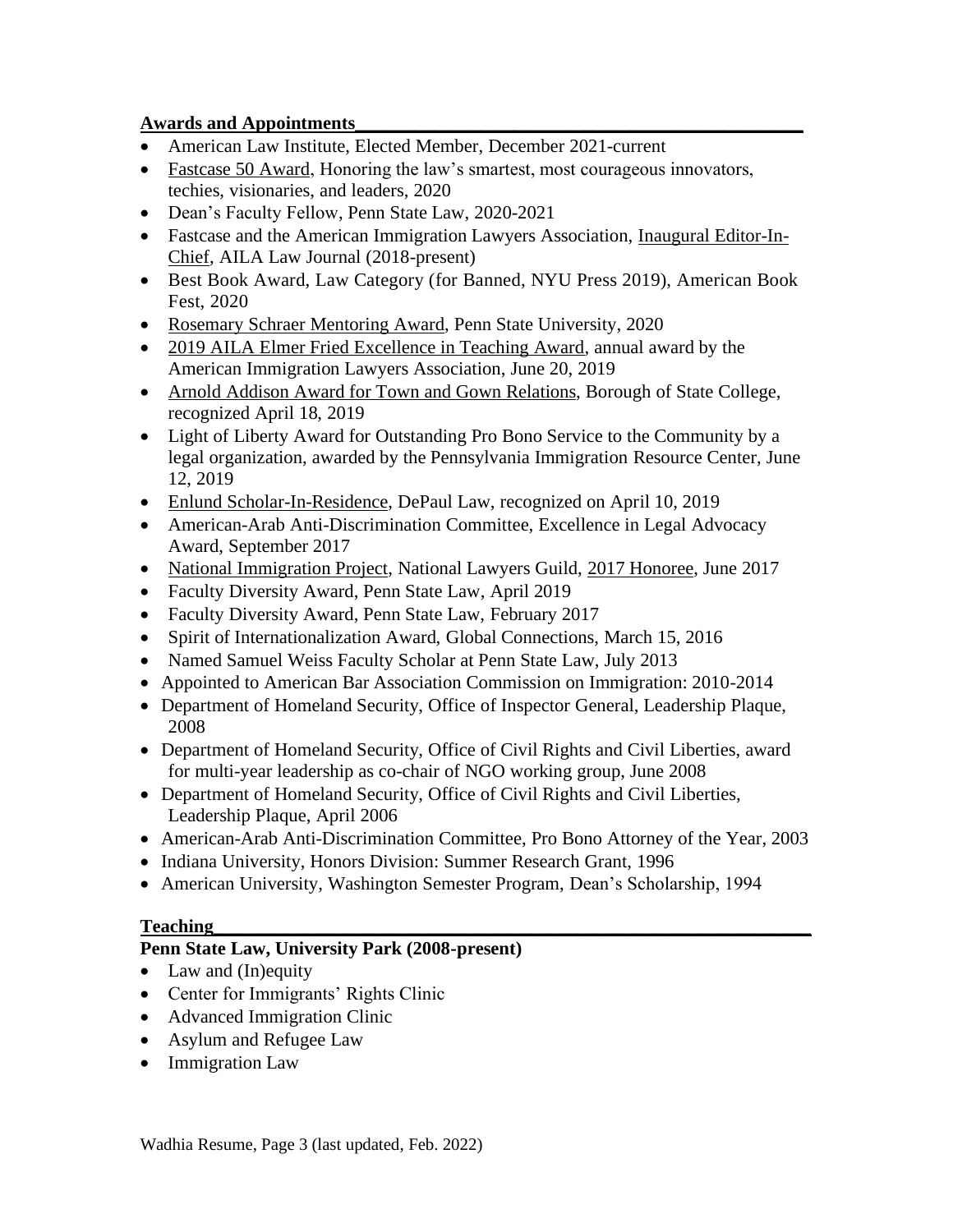### **Howard University School of Law, Washington DC**

*Adjunct Faculty, Immigration Law (2008)*

### **American University, Washington College of Law, Washington DC**

*Adjunct Faculty, Asylum and Refugee Law (2005-2008)*

### **Publications\_\_\_\_\_\_\_\_\_\_\_\_\_\_\_\_\_\_\_\_\_\_\_\_\_\_\_\_\_\_\_\_\_\_\_\_\_\_\_\_\_\_\_\_\_\_\_\_\_\_\_\_\_\_\_\_\_\_\_\_\_**

#### **Academic Press Books**

- [Banned:](https://www.amazon.com/Banned-Immigration-Enforcement-Time-Trump/dp/1479857467) *Immigration Enforcement in the Time of Trump* (New York University Press, 2021, paperback; 2019, hardcover)
- Immigration and Nationality Law: Problems and Strategies (w. Lenni Benson and Steve Yale-Loehr) (Carolina Academic Press) (2020)
- [Beyond Deportation](http://www.beyonddeportation.com/)*: The Role of Prosecutorial Discretion in Immigration Cases* (New York University Press 2017, paperback; 2015, hardcover)

#### **Articles in Law Reviews**

- Discretion and Disobedience in the Chinese Exclusion Era, Asian American Law Journal at Berkeley, (forthcoming 2022)
- The Decitizenship of Asian American Women, (w. Margaret Hu), Colorado Law Review, (forthcoming 2022)
- The Case Against Chevron Deference in Immigration [Adjudication,](https://papers.ssrn.com/sol3/papers.cfm?abstract_id=3662827) (w. Chris Walker), Duke Law Journal, Vol. 70, (2021) (selected contribution to fifty-first annual administrative law symposium)
- Darkside Discretion in [Immigration](https://papers.ssrn.com/sol3/papers.cfm?abstract_id=3544110) Cases, 72 Admin. L. Rev. 3. (2020).
- National Security, [Immigration](https://pennstatelaw.psu.edu/sites/default/files/pictures/faculty/W%20%20L.pdf) and the Muslim Bans, 75 Wash. & Lee L. Rev. 1475 (2018).
- Is [Immigration](https://papers.ssrn.com/sol3/papers.cfm?abstract_id=2821905) Law National Security Law?, 66 Emory L.J. 669 (2017).
- Beyond Deportation: [Understanding](http://papers.ssrn.com/sol3/papers.cfm?abstract_id=2821839) Immigration Prosecutorial Discretion and United States v. [Texas,](http://papers.ssrn.com/sol3/papers.cfm?abstract_id=2821839) 36 Immigr. & Nat'lity L. Rev. 94 (2015).
- Demystifying Work [Authorization](http://papers.ssrn.com/sol3/papers.cfm?abstract_id=2630133) and Prosecutorial Discretion in Immigration [Cases,](http://papers.ssrn.com/sol3/papers.cfm?abstract_id=2630133) Colum. J. Race & L. 1 (2016).
- The Aftermath of United States v. Texas: [Rediscovering](https://papers.ssrn.com/sol3/papers.cfm?abstract_id=2821158) Deferred Action, Yale J. on Reg.: Notice & Comment Aug. 10, 2016 (2016).
- The Rise of Speed [Deportation](http://papers.ssrn.com/sol3/papers.cfm?abstract_id=2486821) and the Role of Discretion, 5 Colum. J. Race & L. 1 (2015).
- [Response,](http://papers.ssrn.com/sol3/papers.cfm?abstract_id=2195735) In Defense of DACA, Deferred Action, and the [DREAM](http://papers.ssrn.com/sol3/papers.cfm?abstract_id=2195735) Act, 91 Tex. L. Rev.: See Also 59 (2013).
- My Great FOIA Adventure and [Discoveries](http://papers.ssrn.com/sol3/papers.cfm?abstract_id=2195758) of Deferred Action Cases at ICE, 27 Geo. Immigr. L.J. 245 (2013).
- The [Immigration](http://papers.ssrn.com/sol3/papers.cfm?abstract_id=2033803) Prosecutor and the Judge: Examining the Role of the Judiciary in [Prosecutorial](http://papers.ssrn.com/sol3/papers.cfm?abstract_id=2033803) Discretion Decisions, 16 Harv. Latino L. Rev. 39 (2013).
- The Role of [Prosecutorial](https://pennstatelaw.psu.edu/sites/default/files/Wadhia%20ForPrinter.pdf) Discretion in Immigration Law, 9 Conn. Pub. Int. L.J. 243 (2010) Reprinted in Immigration and Nationality Law Review, William S. Hein & Co.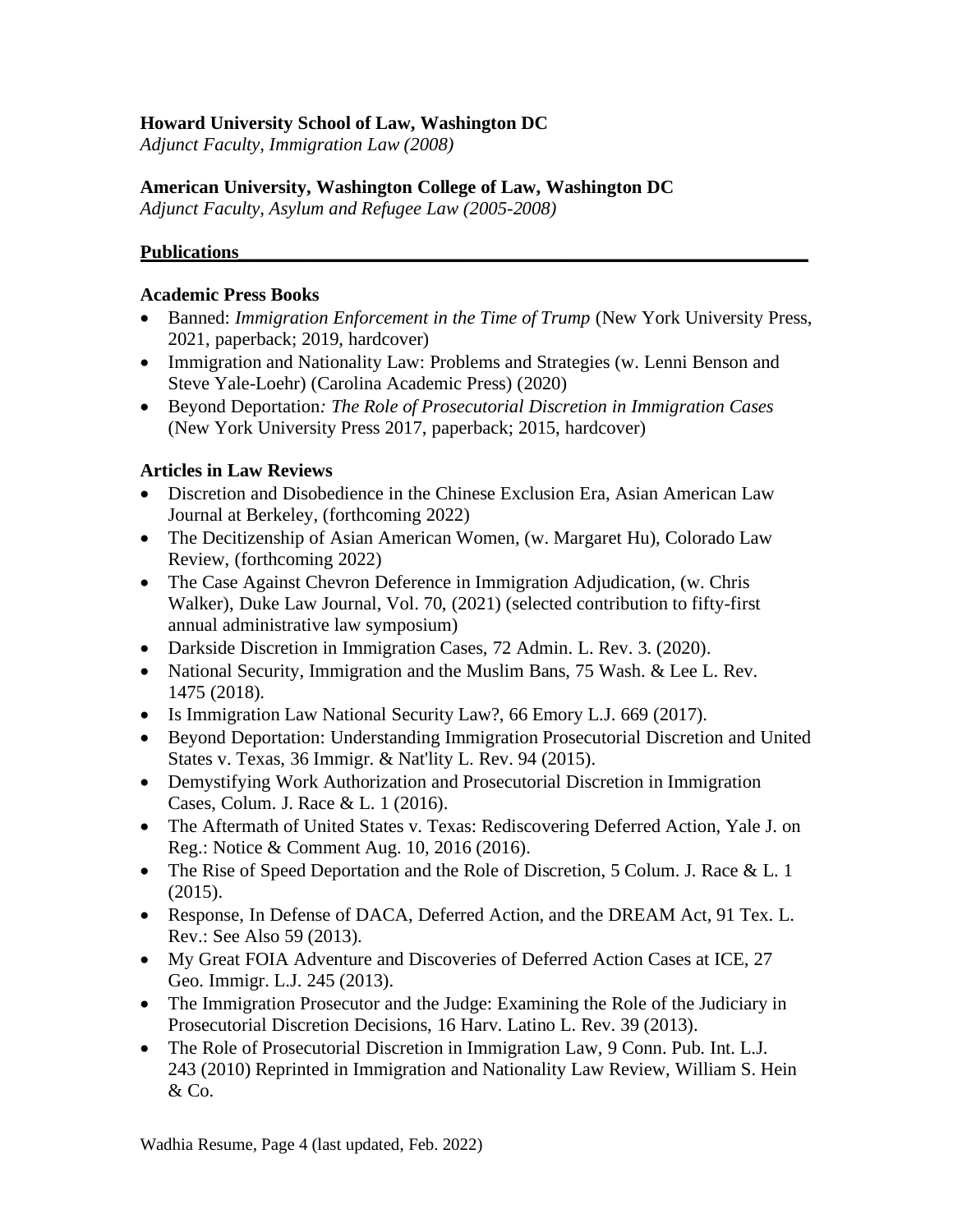- Sharing Secrets: Examining Deferred Action and [Transparency](http://papers.ssrn.com/sol3/papers.cfm?abstract_id=1879443) in Immigration Law, 10 U. N.H.L. Rev. 1 (2012).
- Business as Usual: [Immigration](http://papers.ssrn.com/sol3/papers.cfm?abstract_id=1658073) and the National Security Exception, 114 Penn St. L. Rev. 1485 (2010).
- [Immigration](https://papers.ssrn.com/sol3/papers.cfm?abstract_id=3488001) Litigation in the Time of Trump, 53 UC Davis L. Rev. Online 121 (2019).
- [Americans](https://scholarship.law.nd.edu/jleg/vol46/iss1/2/) in Waiting: Finding Solutions for Long Term Residents, 46 J. Legis. 29 (2019).
- Immigration [Enforcement](https://docs.rwu.edu/rwu_LR/vol23/iss2/4/) and the Future of Discretion, 23 Roger Williams Univ. L. Rev. 2 (2018).
- The President and [Deportation:](https://papers.ssrn.com/sol3/papers.cfm?abstract_id=2736341) DACA, DAPA, and the Sources and Limits of Executive Authority - Response to Hiroshi [Motomura,](https://papers.ssrn.com/sol3/papers.cfm?abstract_id=2736341) 55 Washburn L.J. 189 (2016).
- Remarks on Executive Action and [Immigration](http://papers.ssrn.com/sol3/papers.cfm?abstract_id=2734374) Reform, 48 Case W. Res. J. Int'l L. 137 (2015).
- The History of [Prosecutorial](http://papers.ssrn.com/sol3/papers.cfm?abstract_id=2605164) Discretion in Immigration Law, 64 Am. U. L. Rev. 101 (2015).
- [Immigration](http://papers.ssrn.com/sol3/papers.cfm?abstract_id=2461361) Remarks for the 10th Annual Wiley A. Branton Symposium, 57 How. L.J. 931 (2014).
- Under Arrest: [Immigrants'](http://papers.ssrn.com/sol3/papers.cfm?abstract_id=1346581) Rights and the Rule of Law, 28 U. Memphis L. Rev. 853 (2008).
- The Policy and Politics of [Immigrant](http://papers.ssrn.com/sol3/papers.cfm?abstract_id=1346592) Rights, 16 Temp. Pol. & Civ. Rts. L. Rev. 387 (2007).
- [Immigration:](http://papers.ssrn.com/sol3/papers.cfm?abstract_id=1346586) Mind Over Matter, 5 U. Md. L.J. Race, Religion, Gender, & Class 201 (2006).

## **Book Chapters and Shorter Works**

- Oxford Handbook of Comparative Immigration Law Contributors, Comparative Issues in Who is Admitted (forthcoming 2022)
- Cambridge University Press, Feminist Judgments: Rewritten Immigration Law Opinions, Rewritten Opinion of *Plyler v. Doe* (forthcoming 2022)
- Migration and the American Dream (in the Routledge Handbook of the American Dream), (2021).
- COVID-19 and Immigration: Reflections From the Penn State Law Center for [Immigrants' Rights Clinic](https://www.frontiersin.org/articles/10.3389/fhumd.2020.592980/full?&utm_source=Email_to_authors_&utm_medium=Email&utm_content=T1_11.5e1_author&utm_campaign=Email_publication&field=&journalName=Frontiers_in_Human_Dynamics&id=592980) (w. Kaitlyn Box) in Frontiers Dynamics (2020).
- Immigration in the Time of COVID-19 (in the book Law in the Time of [COVID-19\)](https://www.law.columbia.edu/news/archive/law-time-covid-19), Columbia Law School (2020).
- Carolina Academic Press, Book Chapter, Dreams Deferred: Deferred Action, Prosecutorial Discretion, and the Vexing Case(s) of DREAM Act Students in [Law](http://www.cap-press.com/pdf/9781611636864.pdf)  [Professor and Accidental Historian](http://www.cap-press.com/pdf/9781611636864.pdf) (2017).
- Banning [Immigrants,](https://papers.ssrn.com/sol3/papers.cfm?abstract_id=3544110) (w. Mahsa Khanbabai), ABA Human Rights Magazine (2020).
- SAGE Publications, The Term Illegal Alien, *in Debates on U.S. Immigration*, (2012).
- American Bar Association, *Who are the Players in Immigration Law*? in What Every Lawyer Should Know About Immigration Law (2014).
- American Immigration Lawyers Association, *Don't Let it Go! Contesting NTAs, Practice Advisory* (w. Nicholas J. Mireles and Benjamin Osorio) (2019).

Wadhia Resume, Page 5 (last updated, Feb. 2022)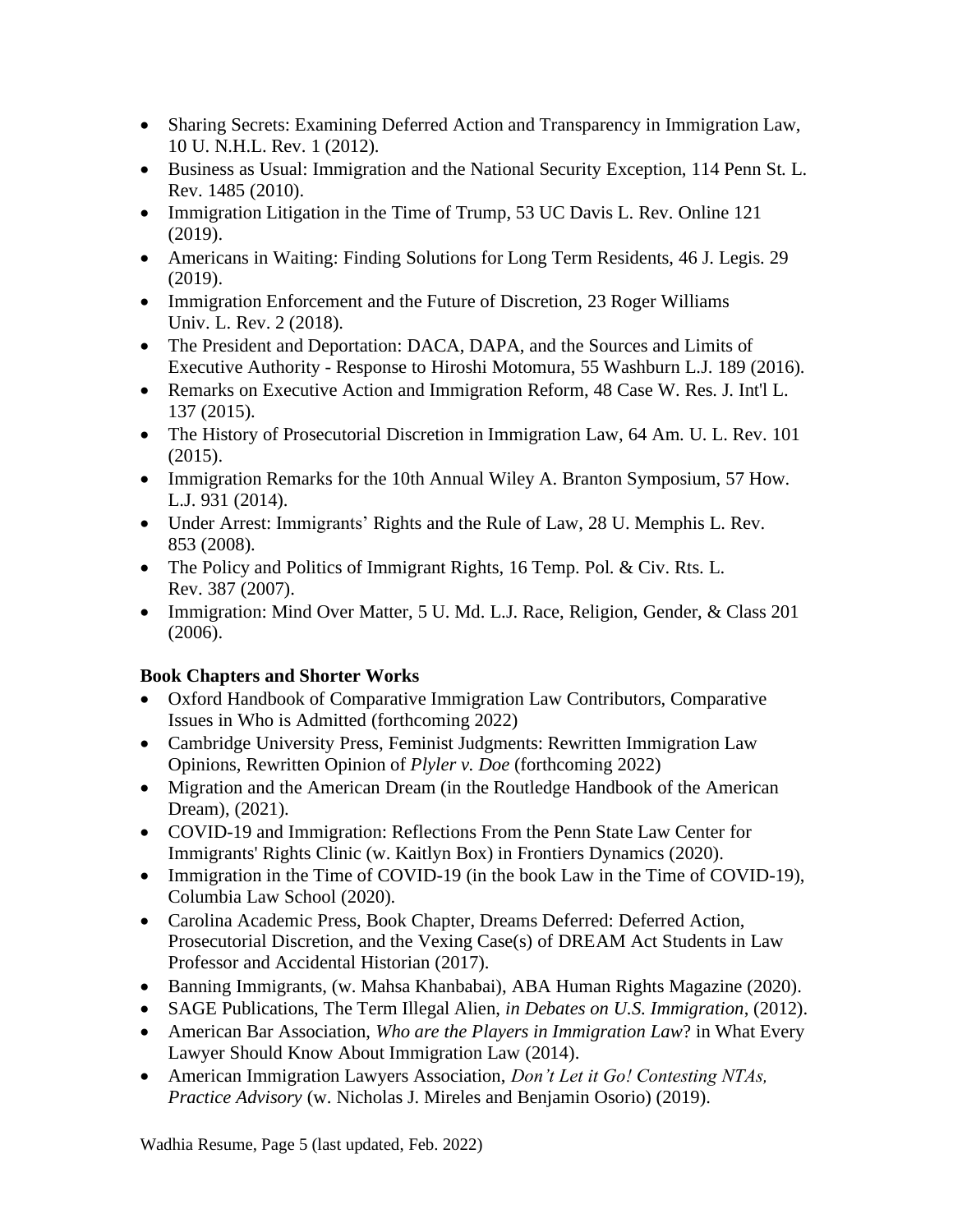- American Immigration Lawyers Association, *Prosecutorial Discretion, Practice Advisory* (w. A. Gallagher and A. Nunez) (2017).
- American Immigration Lawyers Association, *The Long and Winding Road of Prosecutorial Discretion, Practice Advisory* (w. L. Wildes and P. Taurel) (2015).
- LexisNexis, Reflections on Prosecutorial Discretion One Year After the Morton Memo, in *Emerging Issues Analysis* (June 2012).
- LexisNexis, Prosecutorial Discretion in Immigration Agencies: A Year in Review, in *Emerging Issues Analysis* (January 2012).
- American Immigration Council, [The Morton Memo and Prosecutorial Discretion: An](http://immigrationpolicy.org/special-reports/morton-memo-and-prosecutorial-discretion-overview-0)  [Overview,](http://immigrationpolicy.org/special-reports/morton-memo-and-prosecutorial-discretion-overview-0) (July 2011).
- American Immigration Council, Reading the Morton Memo: Federal Priorities and [Prosecutorial Discretion,](http://www.immigrationpolicy.org/special-reports/reading-morton-memo-federal-priorities-and-prosecutorial-discretion) (December 2010).
- The Subcontinental, *Letter to Lahore*, Vol. 1, Issue 3 (with Sin Yen Ling), (2004).
- Obama-Biden Presidential Transition Team, Immigration Policy: Transition Blueprint for the Obama Administration, 2008 (contributor).
- Immigration Law Weekly, *Concerns With The DOJ's Proposed Rule To Implement The St. Cyr. Ruling* (w. Rob Randhava and Nancy Morawetz), September 13, 2003.
- Florida Bar Association, *21st Annual Immigration Law Update, Extreme Hardship For Waivers of Inadmissibility*, (w. Michael Maggio), 2000.

## Public Speaking

# **National Speaking**

## **2022**

- American Immigration Lawyers Association Midwinter Conference, Prosecutorial Discretion: Where Does It Exist? February 3, 2022
- Association of American Law Schools, Annual Conference, Higher Education and Immigration Law, January 7, 2022
- Association of American Law Schools, Annual Conference, Hot Topic Program, Law Students and Faculty Rising to Challenge: Responding to the Afghan Crisis, January 6, 2022

- E.N. Thompson Forum Lecture, Facing Immigrant [Exclusion:](https://mediahub.unl.edu/media/18254) Then and Now, Lied Center for Performing Arts, Lincoln, NE, November 2, 2021
- Penn State Law and Western New England Law, Inaugural Workshop for Asian [American Women in the Legal Academy,](https://pennstatelaw.psu.edu/events/asian-american-women-workshop) August 5-6, 2021
- American Bar Association, Administrative Law Conference, Regulatory Policymaking in the Biden Administration, November 18, 2021
- American Bar Association, Administrative Law Conference, From Practice Back to Law School, November 17, 2021
- Guest Lecture, Race and the Economy: The Immigrant Experience, Nebraska School of Law, Lincoln, NE, November 3, 2021
- Indiana Continuing Legal Education Forum, 6th Annual Advanced Issues in Immigration, November 5, 2021
- Center for Immigration Law and Policy (CILP) at UCLA, The Road Ahead in Immigration Law: What Can the President Do?, October 22, 2021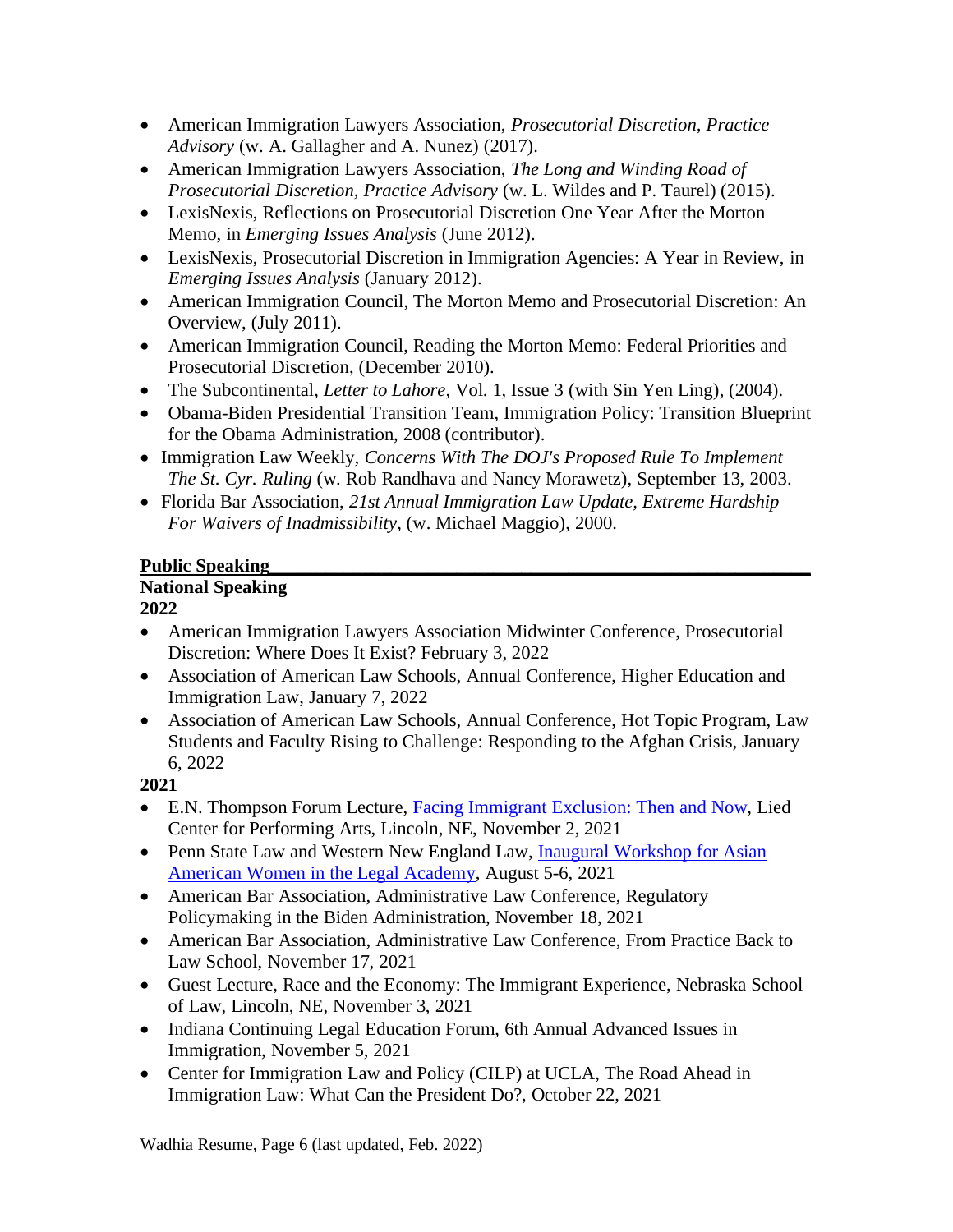- American Immigration Lawyers Association, Nebraska-Iowa Chapter CLE, Afghanistan: What Happened/What Can We Do, October 15, 2021
- Department of Homeland Security Office of Civil Rights and Civil Liberties, The State of Civil Rights Across DHS- Commemorating the 20th Anniversary, October 14, 2021
- Presidents' Alliance for Higher Education and Immigration, Rapid Response Briefing: Proposed Rule to Fortify DACA and Higher Ed Engagement, October 7, 2021
- Fordham Law, Immigration in the Aftermath of Withdrawal from Afghanistan, September 17, 2021
- American-Arab Anti-Discrimination Committee, September 11 and Its Impact on Immigration Policy Two Years Later, August 24, 2021
- Presidents' Alliance on Higher Education and Immigration, Rapid Response Briefing on DACA Ruling, July 21, 2021
- Regulatory Transparency Project, The Federalist Society, Immigration Policymaking in the Biden Administration, July 12, 2021
- Federal Bar Association, Immigration Law Conference, May 12, 2021
- American Immigration Lawyers Association, New York Chapter, Prosecutorial Discretion CLE, May 3, 2021
- University of California Davis School of Law, Immigration: What Has Changed, What Has Not, April 12, 2021
- University of Colorado, 2020 Rothgerber Conference: Pursuing Citizenship, April 9, 2021
- American Immigration Lawyers Association, Prosecutorial Discretion Roundtable, March 19, 2021
- Indiana University, Big10 Law School Speaker Series, New Court, New Congress, New Administration, March 9, 2021
- University of Las Vegas School of Law, Faculty Enrichment, Las Vegas, NV, March 8, 2021
- Philadelphia Bar Association, Unravelling Four Years of Immigration Policy, February 24, 2021
- University of Arizona, Bacon Immigration Law and Policy Program Speaker Series, Racism in Immigration Law, February 12, 2021
- Duke University School of Law, Duke Law Journal, Administrative Law Symposium, The Future of Chevron Deference, February 5, 2021
- Presidents' Alliance on Higher Education and Immigration and Dream.us, Briefing on DACA or Deferred Action for Childhood Arrivals, January 25, 2021
- Penn State Law, Roundtable Discussion, Advancing Rule of Law and Racial Equity, January 14, 2021

- Presidents' Alliance on Higher Education and Immigration, Briefing on the Duration of Status "Student" Rule, December 16, 2020
- Penn State University, [Town](https://news.psu.edu/story/641651/2020/12/09/administration/racism-bias-and-community-safety-recommendations-discussed) Ha[l](https://news.psu.edu/story/641651/2020/12/09/administration/racism-bias-and-community-safety-recommendations-discussed)l on Racism, Bias and Community Safety, December 9, 2020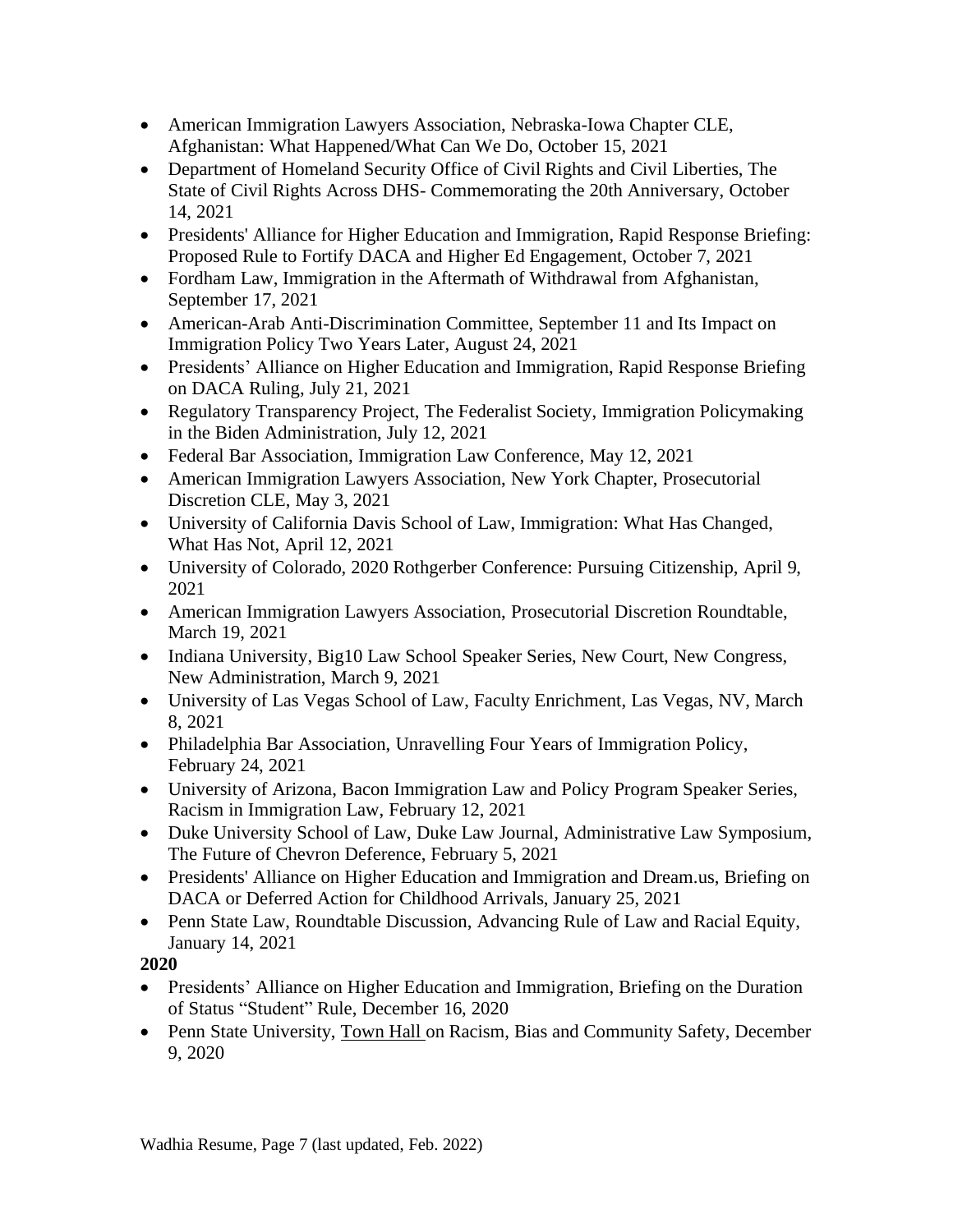- George Mason University, Institute for Immigration Research (IIR) Event: [Balancing](https://iir.gmu.edu/articles/15115) [Academia](https://iir.gmu.edu/articles/15115) and Policy: How Immigration Scholars Work with Immigrant Communities, Dec. 2, 2020
- University of California Davis School of Law, Faculty Colloquium, Banned: Immigration Enforcement in the Time of Trump, November 23, 2020
- Rutgers [University](https://events.law.rutgers.edu/#!view/event/date/20201118/event_id/914) School of Law, CILPJ Distinguished Immigration and Citizenship Lecture, November 18, 2020
- Center for the Study of the Administrative State, Antonin Scalia Law School, George Mason University, Research Roundtable, November 5-6, 2020
- Western New England University School of Law, Clason Lecture Series, October 22, 2020
- Cabrini [University-](https://www.cabrini.edu/about/departments/academic-departments/school-of-humanities-and-social-sciences/center-on-immigration/center-events) (im)migration Book Talk Series, October 21, 2020
- University of California, San Diego Center for Comparative Immigration Studies, and UCLA Center for Study of International Migration, Banned: Immigration Enforcement in the Time of Trump, November 13, 2020
- Presidents' Alliance on Higher Education and Immigration, Briefing on the Duration of Status "Student" Rule, October 7, 2020
- 2020 AILA Virtual Asylum Conference, September 30, 2020
- American Immigration Lawyers Association, How to File A Travel Ban Waiver, Webinar, July 2020
- Presidents' Alliance on Higher Education and Immigration, Immigrant/Nonimmigrant Proclamation, Webinar, June 2020
- Law & Society Conference, University of Denver, Collaborative Research Network on Citizenship, and Immigration: New Books in the Field, Law & Society Conference (w. Armenta, Caldwell, Chen, Enriquez, Garcia), May 2020
- Law & Society Conference, University of Denver, Author Meets Reader, May 2020
- University of Houston Law Center, Book Talk for Banned, Houston TX, April 2020
- University of Houston Law Center, Faculty Colloquium, Houston, TX, March 30, 2020
- Syracuse University School of Law, Faculty Colloquium, Syracuse, NY, March 2020
- Syracuse University School of Law, Book Talk for Banned, Syracuse, NY, March 2020
- Cornell University School of Law, Book Talk for Banned (w. Steve Yale-Loehr), Ithaca, NY, March 2020

- Loyola Law, Book Talk for Banned, New Orleans, LA, November 13, 2019
- American Constitution Society, Supreme Court Preview [2019-2020,](https://www.acslaw.org/event/the-2019-2020-supreme-court-preview/) National Press Club, Washington, D.C., September 25, 2019
- New York University School of Law, Book Launch/Talk for Banned, w. Lenni Benson, Joe Landau, Alina Das & Camille Mackler, New York, September 20, 2019
- Politics & Prose Bookstore, Book Launch/Talk for Banned, Washington, D.C., September 14, 2019
- Temple University, Beasley School of Law, Book Launch/Talk for Banned, w. Jaya Ramji-Nogales (Temple) & Jill Family (Widener), September 12, 2019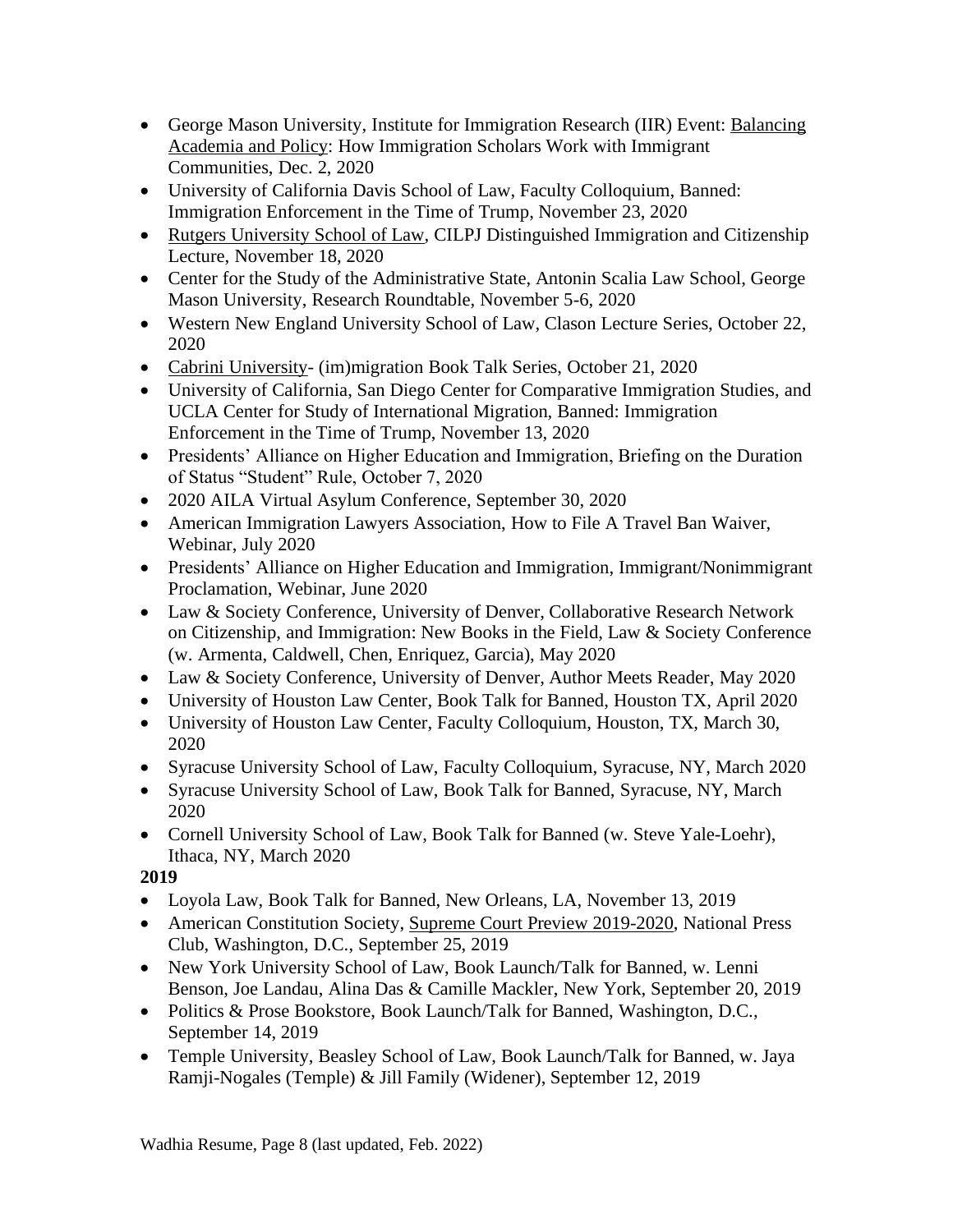- Drexel University Thomas R. Kline School of Law, Book Launch/Talk for Banned, w. Anil Kalhan (Drexel), September 12, 2019
- Midtown Scholars Bookstore, Book Talk for Banned, Harrisburg, PA, September 7, 2019
- American Immigration Lawyers Association Annual Conference, panel on challenging immigration charges, Orlando, FL, June 19, 2019
- Brigham Young University School of Law, Emerging Immigration Scholars Conference, Keynote (w. Wall Street Journalist Alicia Caldwell), Provo, UT, June 8, 2019
- DePaul University, College of Law, Enlund [Scholar-in-](https://www.eventbrite.com/e/banned-immigration-enforcement-in-the-time-of-trump-by-prof-shoba-wadhia-tickets-58160198720) Residence, Lecture and Faculty Colloquium, Chicago, IL, April 10, 2019
- Washington College of Law at American University, National People of Color Conference, Panel on Refugees, Washington D.C., March 22, 2019
- Harvard Law School, "Total and Complete Shutdown:" A Panel Discussion on Trump v. Hawaii and the Travel Ban, Boston, MA, February 25, 2019

- Indiana University-Bloomington,  $20<sup>th</sup>$  Anniversary Symposium of the Asian American Cultural Center, Building Immigration Policy Through Compassion, October 12, 2018
- American Immigration Lawyers Association, Webinar on Travel Ban Decision, Panelist, July 12, 2018
- National Press Club, American Constitution Society, Annual [Supreme](https://www.c-span.org/video/?447684-1/legal-experts-discuss-major-supreme-court-decisions-2017) Court Review, June 28, 2018
- Muslim Advocates, Community Conference Call on Travel Ban Decision at the Supreme Court, June 26, 2018
- American Immigration Lawyers Association Annual Conference, Panel on FOIA Practice, June 16, 2018
- Drexel University, Immigration Law Teachers Biennial Workshop, Panelist/Co-Planner, May 24-26, 2018
- American Constitution Society, Briefing on *Trump v. Hawaii* at the Supreme Court (w. former Attorney General for the State of Hawaii, Doug Chin), April 19, 2018
- Rutgers Law School, Panelist, Refugee Policy & The Travel Ban, April 2, 2018
- Bridges Initiative, [Georgetown](http://sfs.georgetown.edu/sfsevent/unpacking-the-muslim-bans-with-shoba-wadhia/) University, Unpacking the Muslim Bans, February 22, 2018
- Washington and Lee University School of Law, Panelist, Annual [Symposium,](http://lawreview.journals.wlu.io/current-symposium/) President Trump's Executive Orders and Emergent Issues in [Immigration](http://lawreview.journals.wlu.io/current-symposium/) [Enforcement,](http://lawreview.journals.wlu.io/current-symposium/) February 2, 2018
- University of Pennsylvania School of Law, Panelist, Symposium, Executive Power: Immigration in a New Administration, January 26, 2018

**2017**

- American Immigration Council, Academic Research Convening, Immigration Enforcement, December 11, 2017
- National Press Club, Higher Education & [Immigration,](http://browse.calendar.gwu.edu/EventList.aspx?fromdate=11/1/2017&todate=11/30/2017&display=Month&type=public&eventidn=15282&view=EventDetails&information_id=28777&print=print) November 15, 2017
- Levin Center, Wayne State University School of Law, Current Issues in [Immigration](https://law.wayne.edu/levin-center/currentissuesinimmigrationlaw) [Policy,](https://law.wayne.edu/levin-center/currentissuesinimmigrationlaw) Panelist, Detroit, MI, November 10, 2017

Wadhia Resume, Page 9 (last updated, Feb. 2022)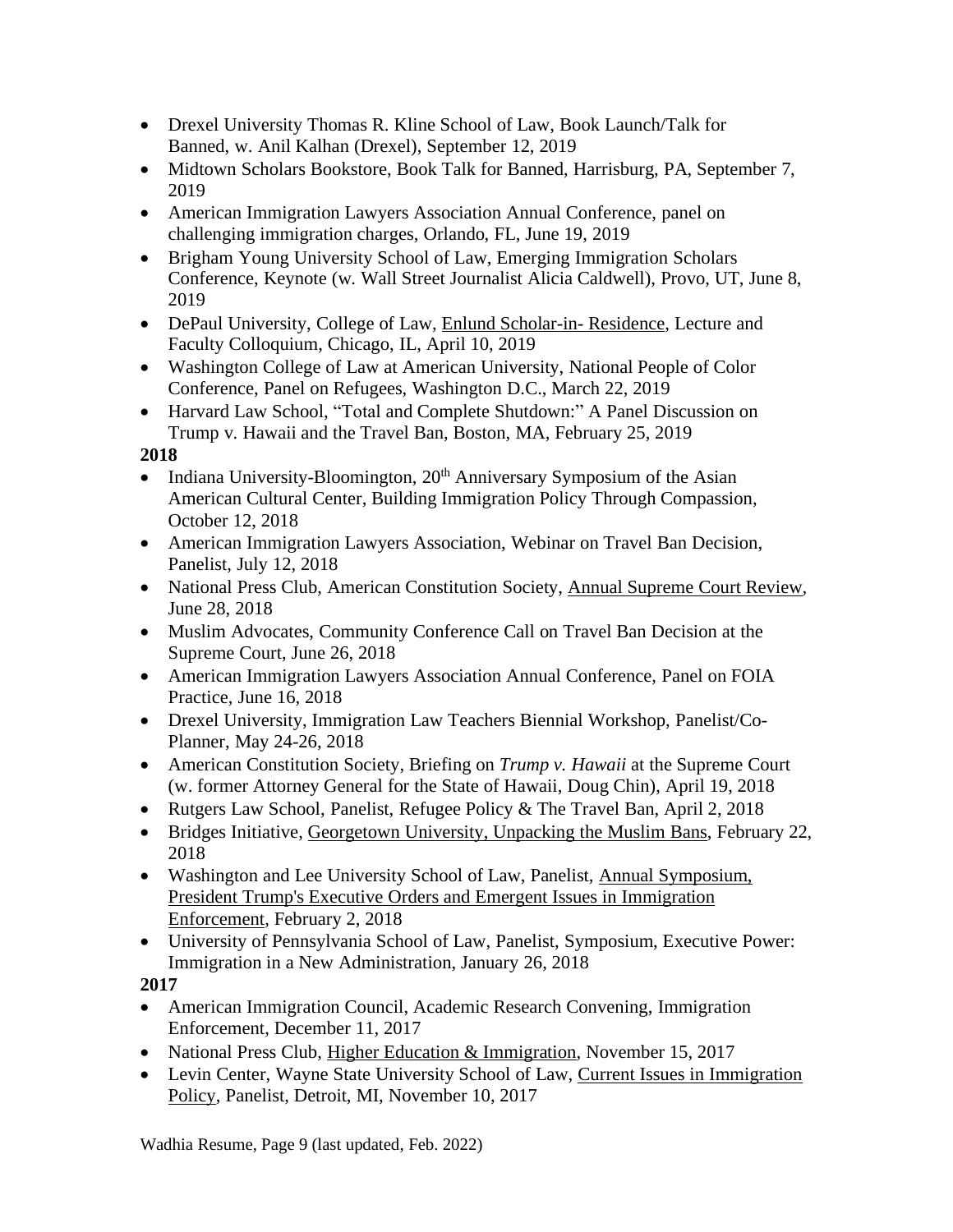- University of Colorado Boulder, Citizenship and Equality Colloquium, [Race,](https://www.colorado.edu/law/research/faculty-colloquia-and-distinguished-lecturers/citizenship-and-equality-colloquium) [Surveillance,](https://www.colorado.edu/law/research/faculty-colloquia-and-distinguished-lecturers/citizenship-and-equality-colloquium) South Asian Exclusion (w. Seema Sohi), November 2, 2017
- Named Lecture, Arlin Adams Center for Law and Society at Susquehanna University, Immigration in a New Administration, Selinsgrove, Pennsylvania, October 10, 2017
- Named Lecture, 2017-2018 Cannon Lecturer, Beyond Deportation: The Role of Prosecutorial Discretion in Immigration Cases in the Wake of the Trump Administration, University of Toledo School of Law, Toledo, Ohio, September 11, 2017
- Annual Conference, American Immigration Lawyers Association, Prosecutorial Discretion, New Orleans, LA, June 21, 2017
- University of Wisconsin School of Law, Beyond Deportation: The Role of Prosecutorial Discretion in the Wake of Trump's Executive Orders, Keynote, April 2017
- Speaker, National Press Conference on [Executive Order on Immigration,](https://pennstatelaw.psu.edu/sites/default/files/AVEF%20Press%20Release%20on%20Immigration%20EO.pdf) Hosted by Americas Voice, March 6, 2017
- Speaker, National Community Call on Executive Order on Immigration (Muslim Ban 2.0), Hosted by Muslim Advocates, March 6, 2017
- Post-Executive Order [Briefing for Academics,](https://www.americanimmigrationcouncil.org/sites/default/files/research_briefing_on_the_new_immigration_executive_orders_02.16.17.mp3) American Immigration Council February 15, 2017

- Post-Election Research Briefing for Academics, Muslim Registry, American Immigration Council, December 20, 2016
- Fall Conference, DC Chapter of the American Immigration Lawyers Association, Notices to Appear/Prosecutorial Discretion, November 16, 2016
- Equal Justice Leadership and Training Conference, United States v. Texas and Prosecutorial Discretion, Washington D.C., October 26, 2016
- Spartan Scholars Awards Ceremony, Ocean Township High School, Ocean, NJ, October 24, 2016
- [Washington University School of Law](http://media.wix.com/ugd/6e1c09_8fb5bdace2d344588fcd4e2d6b040f4c.pdf) (sponsored by the Immigration Law Society and American Constitution Society), St. Louis, MO, October 14, 2016
- [Brown University Bookstore,](http://media.wix.com/ugd/6e1c09_86d8bf9d8d764dfeae3d7e36e1e8ff46.pdf) Providence, RI, August 4, 2016
- American Immigration Lawyers Association's Annual Conference, Humanitarian Remedies in Immigration Law, June 2016
- Cornell University School of Law, research on FOIA and deferred action, April 2016
- Cornell University School of Law, remarks on Beyond Deportation, April 2016
- Pennsylvania Bar Association, Law Form on Mass Incarceration, Pittsburgh, PA, March 2016
- Emory University School of Law, Discussion of Beyond Deportation (w. C. Kuck, sponsored by Immigration Law Society), February 2016
- Emory University School of Law, annual Thrower Symposium on National Security, panelist on domestic terrorism, immigration and national security, February 2016
- Washington College of Law at American University, spoke about Beyond Deportation and Texas case (w. A. Frost, B. Johnson, P. Spiro), February 2016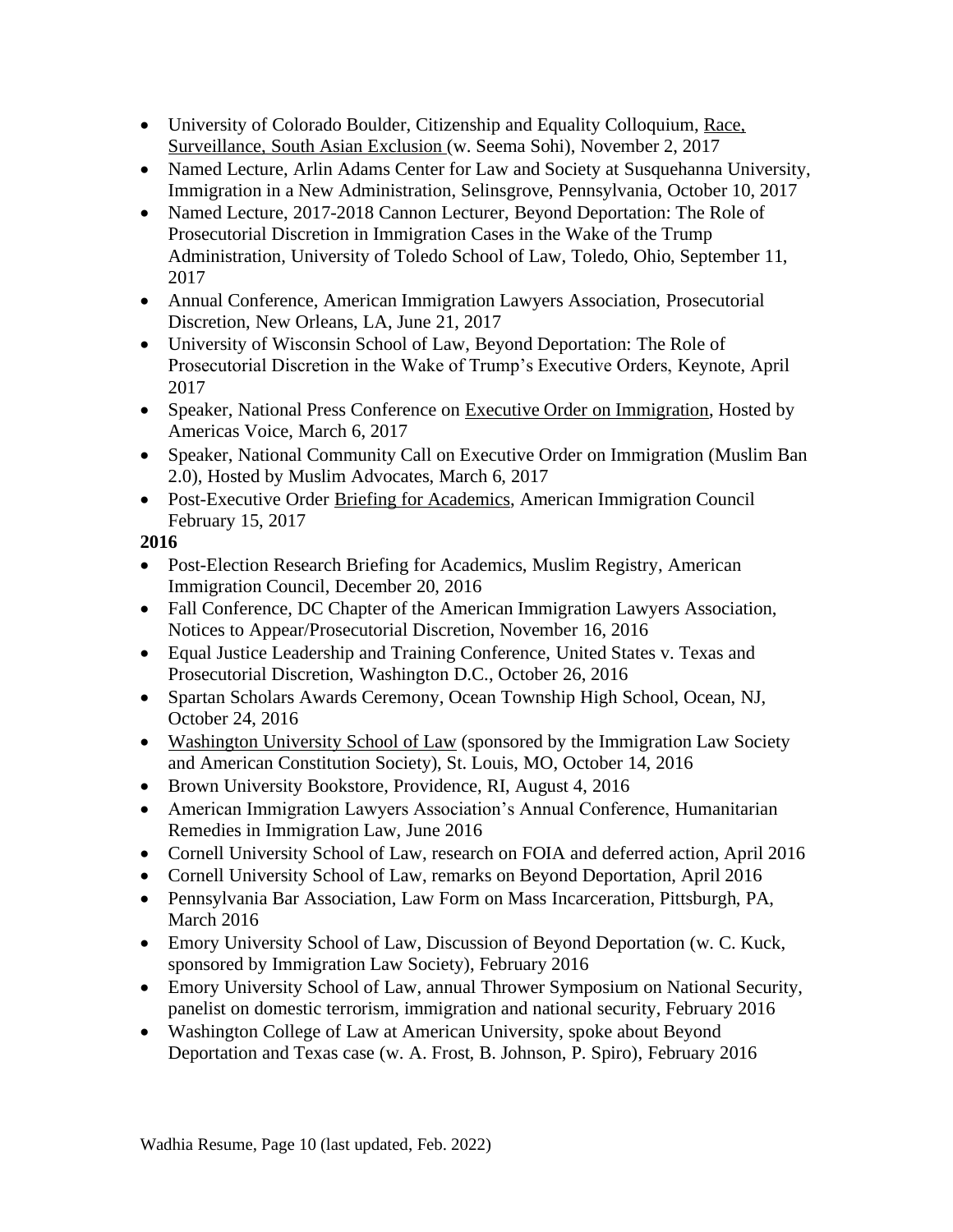- New York School of Law/City Bar Association of New York City/NYU Press: panel on Beyond Deportation and United States v. Texas (w. L. Benson, A. Kalhan, F. Anello), January 2016
- American Association for Law Schools, Annual Conference, "Is Immigration Law Administrative Law?" January 2016

- University of Cincinnati School of Law, Immigration and Nationality Law Review, Beyond Deportation and United States v. Texas, November 2015
- Case Western Reserve University School of Law, annual symposium, panelist on executive action and immigration, October 2015
- Chicago Bar Foundation/Mayor Brown/National Immigrant Justice Center: Panel Discussion on Beyond Deportation and United States v. Texas (w. G. Hereen, T. Magner, C. Valenzuela), October 2015
- American Civil Liberties Union, Washington D.C., Book Talk on Beyond Deportation, September 2015
- Department of Justice Office of Immigration Litigation, Washington D.C., Talk on Beyond Deportation to DOJ attorneys, September 2015
- [Temple University, Beasley](http://media.wix.com/ugd/6e1c09_b9d8ea0f2c984976864b5fcd31cc0959.pdf) School of Law, Philadelphia, PA, Panel Discussion on Beyond Deportation (w. Jaya Ramji-Nogales, J. Family), September 2015
- [Drexel School of Law,](http://media.wix.com/ugd/6e1c09_881f2ae9fd024c7e91d332e45d25cebe.pdf) Philadelphia, PA, Panel on Beyond Deportation, September 2015
- National Press Club, Book Launch of Beyond Deportation (with S. Legomsky, F. Sharry and E. Quinn), June 2015
- American Constitution Society, Going it Alone? Presidential Power and the DAPA [Debate,](https://www.acslaw.org/news/video/going-it-alone-presidential-power-and-the-dapa-debate) June 2015
- American Immigration Lawyers Association's Annual Conference, The Long and Winding Road of Prosecutorial Discretion, June 2015
- Pennsylvania Immigration Resource Center, Keynote, Light of Liberty Awards, March 2015
- Conference on Race, Class, Gender and Ethnicity, Keynote, University of North Carolina School of Law-Chapel Hill, February 2015
- CLE on Immigration and Executive Action, Centre County Bar Association, February 2015
- American University Law Review, Symposium on Prosecutorial Discretion, January 2015
- American Association for Law School's Academic Symposium on Congressional Dysfunction and Executive Lawmaking, January 2015

# **2014 and earlier**

- National Immigration Project, Continuing Legal Education Program on Challenges to Immigration Detention, September 2014
- American Bar Association, Homeland Security Institute August 2014
- Immigration Law Professors Workshop, University of California Irvine- School of Law May 2014
- Association of American Law Schools Annual Conference on Clinical Legal Education, April 2014

Wadhia Resume, Page 11 (last updated, Feb. 2022)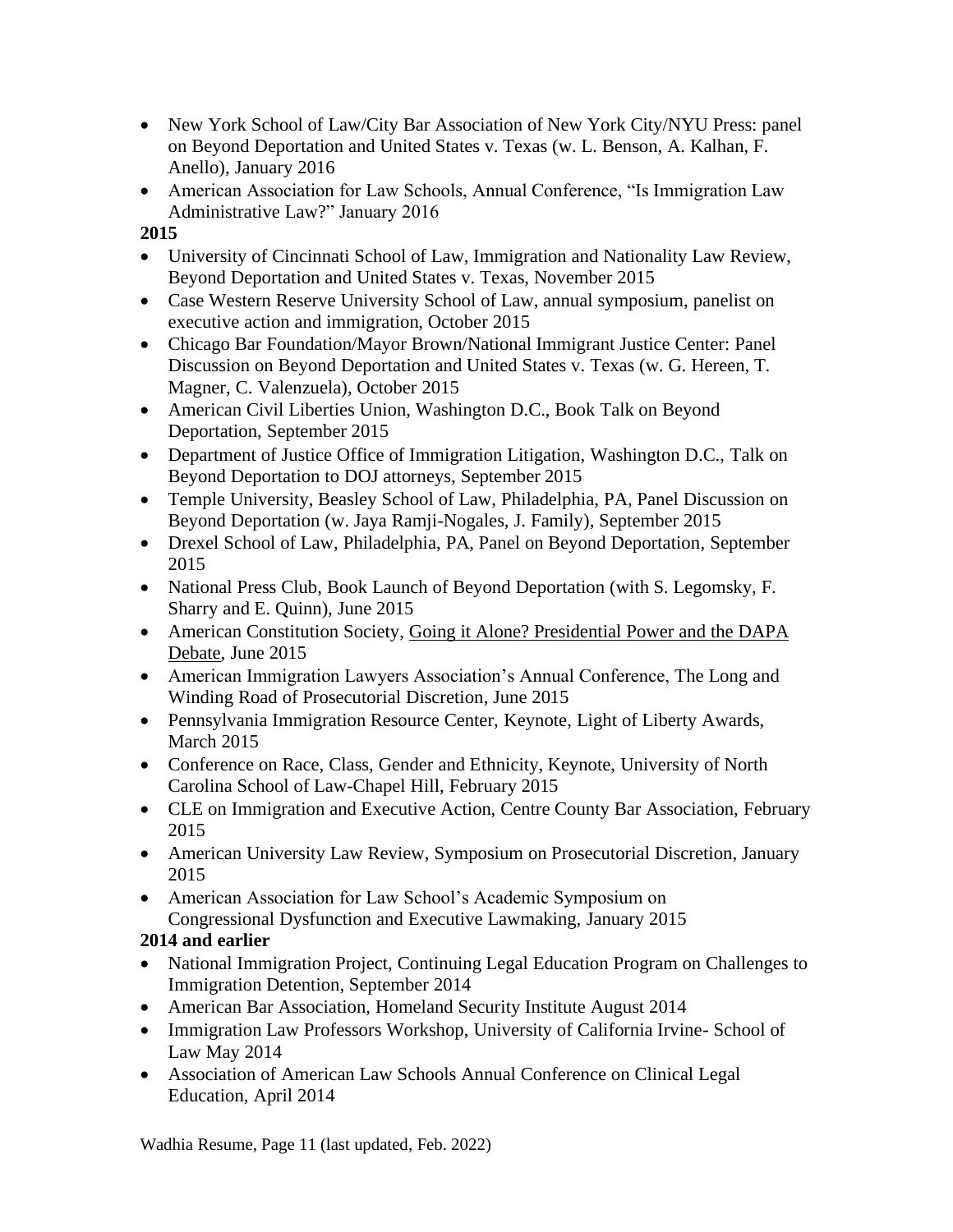- Tenth Annual Wiley A. Branton / Howard Law Journal Symposium, Howard University School of Law, October 2013
- Clinical Law Review Writers' Workshop New York University School of Law, September 2013
- National Immigration Project, CLE Program on Removal Defense, May 2013
- American Bar Association Section on Administrative Law and Regulatory Practice, Fall Conference, Understanding Prosecutorial Discretion in Immigration Law, (October 2012)
- Immigration Law Teachers Workshop, Plenary on Prosecutorial Discretion, Law Vegas, NV (June 2, 2012)
- Press Conference, "The NSEERS Effect: A Decade of Racial Profiling, Fear, and Secrecy" (June 4, 2012)
- Press Conference: "Law Professors Alongside DREAMers Discuss Details of Memo Outlining President's Legal Authority to Grant Much Needed Relief for the Latino Community," (June 1, 2012)
- Foreign Policy Association, *Immigration Policy: What Is It and What Should It Be?* (May 24, 2012)
- American Immigration Lawyers Association, CLE Audio Seminar on Cancellation of Removal Relief (April 26, 2012)
- American Immigration Lawyers Association, CLE Webinar on Deferred Action (October 2011)
- 23rd Annual Minority Attorney Conference, Immigration Panel, Philadelphia, PA (March 2011)
- Maggio + Kattar Community Forum on Prosecutorial Discretion and Private Bills, Washington D.C. (January 2011)
- Robert C. Byrd Center for Legislative Studies, Tom E. Moses Memorial Lecture on the U.S. Constitution (September 2010)
- Seton Hall Law School, National People of Color Legal Scholarship Conference, Moderator and Panelist (September 2010)
- University of Illinois School of Law, Big 10 Aspiring Scholars Conference, (2009)
- Georgetown University Law Center, Panel on Counterterrorism, and Immigration (2009)
- University of Connecticut School of Law, Symposium on Immigration (2008)
- University of Memphis School of Law, Symposium on Immigration Issues (2008)
- New England People of Color Conference, Moving Forward or Moving Backward?
- Criminal Justice and Immigration in the 21st Century, Commentator (2007)
- Stanford Law School, Symposium on Immigration Reform and Policy (2007)
- Temple University School of Law, Symposium on Immigration Reform (2006)
- University of Texas School of Law, Symposium on Immigration and Civil Rights (2006)
- University of Maryland School of Law, Symposium on Immigration Reform (2004)
- District of Columbia Bar: Continuing Legal Education Series, Removal and Deportation (2002 and 2003)
- Columbia University Law School, Panel on Immigration Policy and Due Process (2005)

Wadhia Resume, Page 12 (last updated, Feb. 2022)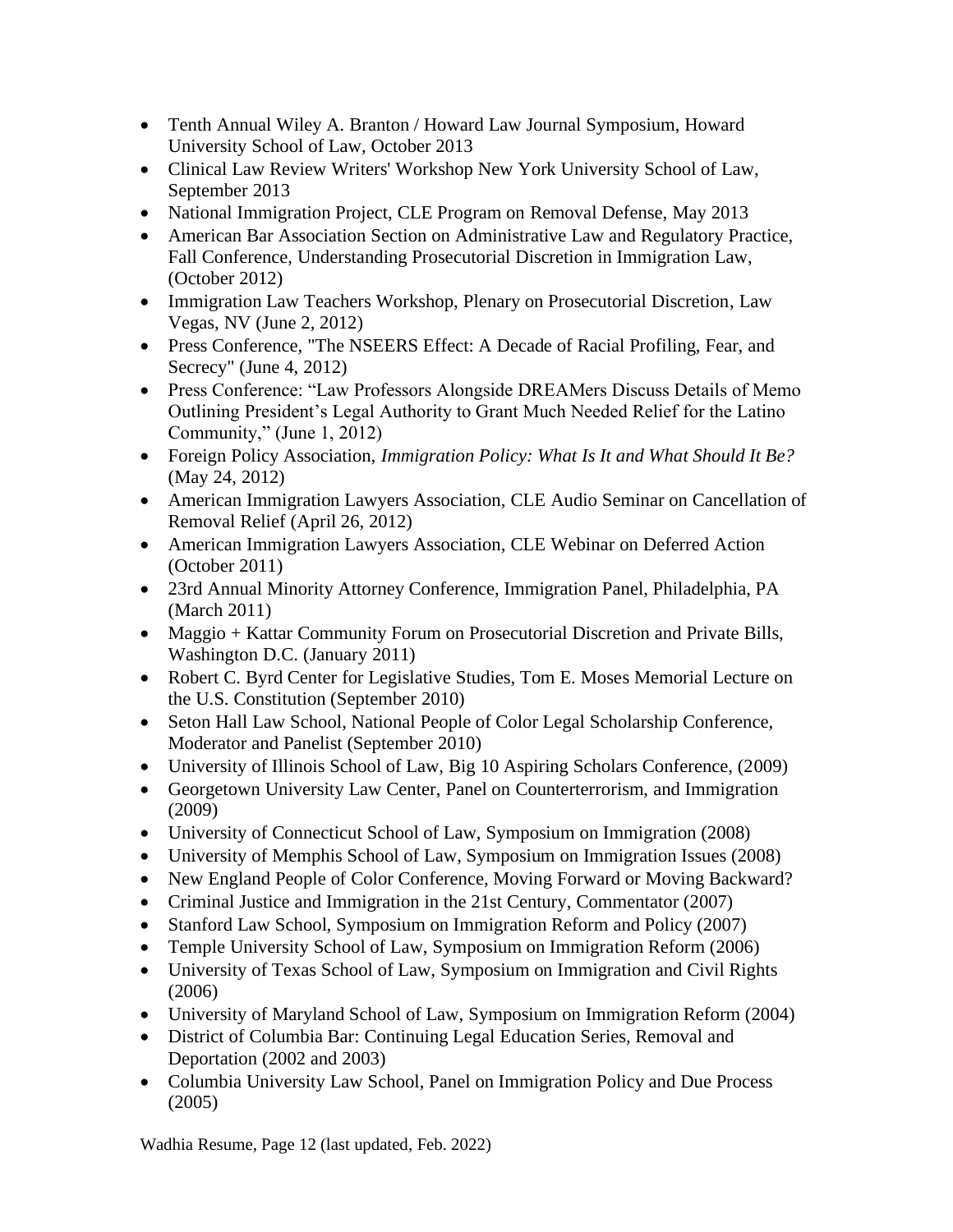- Catholic University Law School, Panel on Immigration Policy and Due Process (2005)
- Georgetown University Law Center, Alumni Panel on Public Interest Law (2004)
- Arab Community Center for Economic and Social Services, Panel on Immigration Policy (2004)
- University of Michigan-Dearborn, Teach-In on Immigration Policy (2005)
- Illinois Coalition for Immigrant and Refugee Rights, Policy Summit, Panel on Immigration Policy and Due Process (2004)
- New York University School of Law/Breakthrough: Forum on Immigration Policy (2004)
- Japanese American Citizens League/Office of Chinese Americans Annual Leadership Conference: Panel on Immigration Policy and Due Process (2003-2005)
- National Lawyers Guild Annual Convention, Panels on Immigration Policy (2001-05)
- Ethiopian Community Development Council: Panel on Department of Homeland Security and its Impact on the Asylum and Refugee Community (2003)

# **Public Speaking at Pennsylvania State University and in the Community**

- Penn State Law and School of International Affairs, Reflection on 9/11 and Its Impact on Law and International Affairs, September 10, 2021
- Penn State University, Osher Lifelong Learning Institute (OLLI), Immigration Course, Fall 2020, Spring 2021, Fall 2021
- Penn State Law, Injustice in the Legal Academy (moderator), April 22, 2021
- Penn State Law, Blue & White Weekend, Immigration in the Biden administration, April 17, 2021
- Penn State School of International Affairs, Guest Lecture, Asylum and Refugee Law in the Biden administration, April 1, 2021
- Penn State Law, Guest Lecture, Federal Courts, April 5, 2021
- Penn State Law, Community Conversation on Anti-Asian Racism, March 22, 2021
- Penn State Law, Roundtable Discussion, Advancing Rule of Law and Racial Equity, January 14, 2021
- Town Hall for Penn State Community (w. President Eric Barron and university leaders), Penn State University, December 9, 2020
- Parallels of Injustice: An Intersection Between Black Lives Matter and the Immigrants' Rights Movement, Penn State Law, September 30, 2020
- Town Hall for International Students (w. President Eric Barron, Jennifer Campbell, Masume Assaf), Penn State University, July 14, 2020
- [Welcoming](https://www.collegian.psu.edu/news/campus/article_0eaf54d4-517d-11e9-bed0-3799d5178570.html) the Other (w. President Eric Barron, Penn State Hillel, and Penn State Latino/a Studies), Penn State University, March 27, 2019
- Hispanic Heritage Month Speaker, Latina/o Medical Student Association, Penn State University College of Medicine, October 15, 2020
- Websters Bookstore, Banned: Immigration Enforcement in the Time of Trump, State College, PA, September 10, 2019
- Community Diversity Conference, Banned: Immigration Enforcement and Asylum in the Age of Trump, Penn State Hotel, June 12, 2019
- UN Centre County Chapter, Keynote Speaker, State College, PA, April 17, 2019

Wadhia Resume, Page 13 (last updated, Feb. 2022)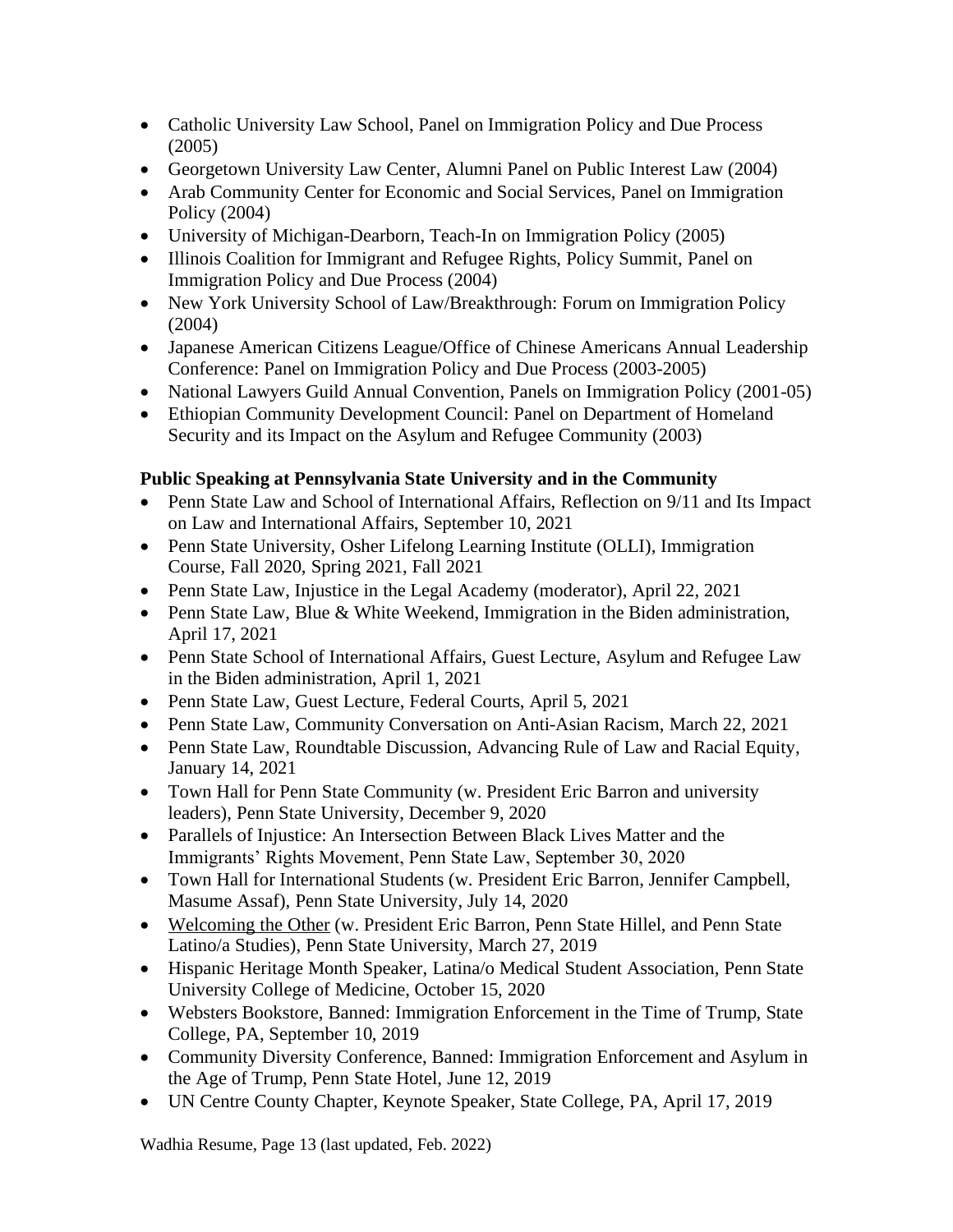- Penn State Dickinson School of Law, Dickinson Law Review Symposium, "Discretion and Misconduct: Examining the Roles, Functions, and Duties of the Modern Prosecutor," Remarks on Prosecutorial Discretion in Immigration Law, Carlisle, PA, March 15, 2019
- Penn State University, Lunch with Honors Speakers Series, Remarks on Immigration Enforcement and Asylum, March 13, 2019
- Penn State University, "Tough Conversations": A Panel Discussion, College of Education, February 22, 2019
- Jane Marie Foundation, Mokita Dialogue on [Immigration,](https://www.facebook.com/JanaMarieFoundation/photos/gm.1994945477263419/2025431154237136/?type=3) State College, PA, January 24, 2019
- Department of Mechanical and Nuclear Engineering, Penn State University, Immigration, January 23, 2019
- Foxdale Village, Immigration and Refugees, State College, PA, January 15, 2019
- Asylum 101, Journal for Law and International Affairs and Latinx Law Student Association, Penn State Law, September 27, 2018
- Hispanic Heritage Month, Immigration 101, Diversity and Inclusion Committee of Finance and Business, Penn State University, September 12, 2018
- International Student/Parent Orientation, Understanding International Student Visas and the U.S. Travel Ban, Office of Global Programs, Penn State University, August 2018
- Immigration Misinformation: What People Get Wrong and How to Respond, Foster Auditorium, Penn State University, February 13, 2018
- Balancing the First Amendment with Diversity and Inclusion in Higher Education, Penn State Dickinson Law, November 17, 2017
- Immigration Now: Bans, Borders and Walls, A Panel Discussion, Pennsylvania State University, Foster Auditorium, October 26, 2017
- Student Orientation, Diversity and Inclusion in the Legal Profession, Penn State Law at University Park, August 15, 2017
- International Student/Parent Orientation, Understanding International Student Visas and the U.S. Travel Ban, Office of Global Programs, Penn State University, August 12, 2017
- Interfaith Initiative Centre County, Immigration in a New Administration, June 11, 2017
- Annual Conference, Community Diversity Group Conference, Immigration, June 6, 2017
- Panelist, Career Professionals Conference, Pennsylvania State University, Immigration in a New Administration, May 9, 2017
- All In at Penn State Law: Addressing Diversity and Implicit Bias in the Legal [Academy,](https://pennstatelaw.psu.edu/events/all-penn-state-law-addressing-diversity-and-implicit-bias-legal-academy) Penn State Law, March 16, 2017
- Sprit of Internationalization Awards Ceremony, Hosted by Global Connections, March 16, 2017
- Information Session on Executive Orders on Immigration for Postdoctoral students, staff and faculty at Penn State, February 10, 2017
- Information Session on Executive Orders on Immigration for Engineering faculty, staff and students at Penn State, February 7, 2017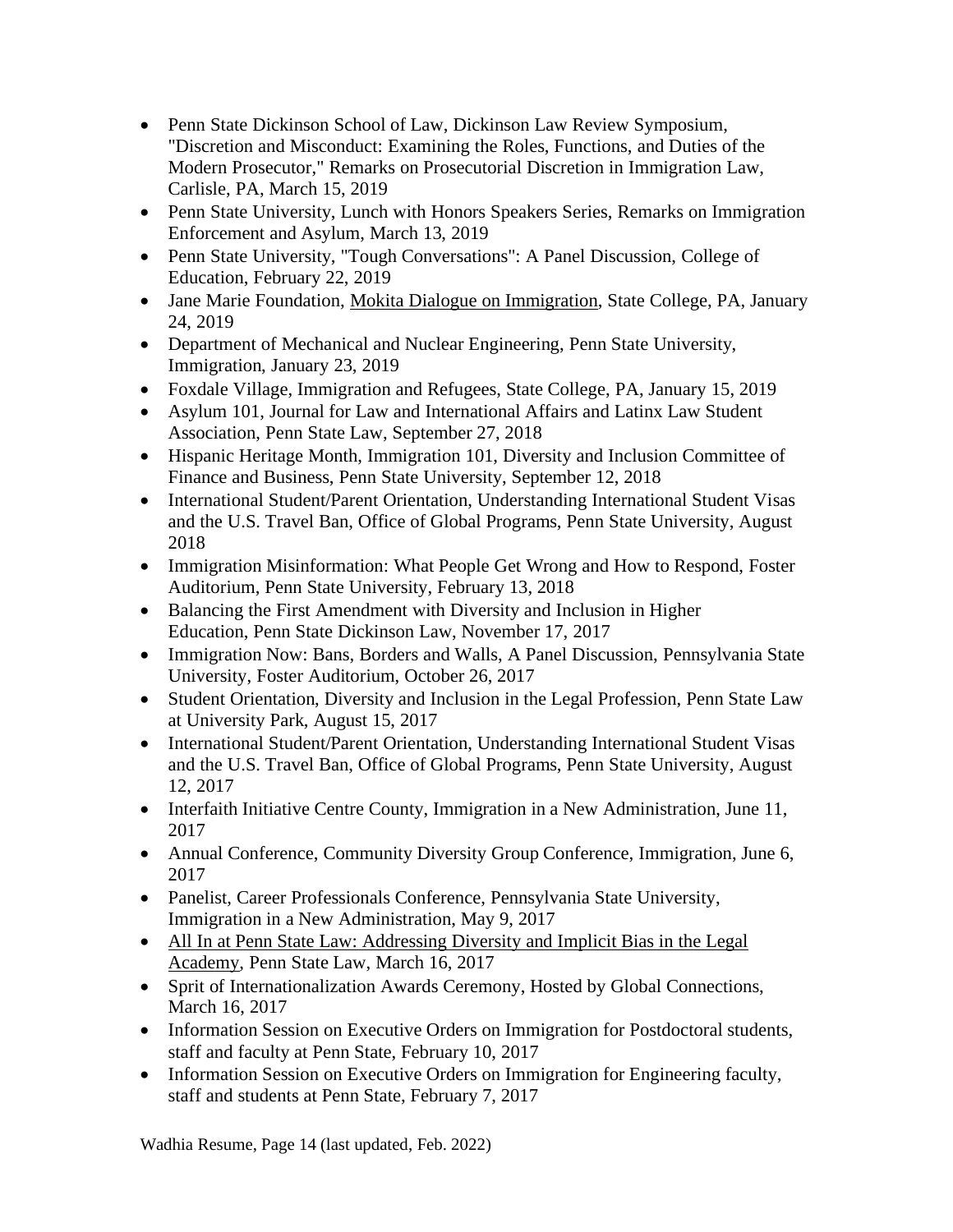- University Women's Club, Book and Play Review Group, Schlow Centre Regional Library, State College, PA, September 26, 2016
- State College Sunrise Rotary, State College, PA, August 17, 2016
- United Nations Association of Centre County, May 2016
- Penn State Law, Symposium "Shining the Light on Gender-Based Violence at Home and Abroad," October 2014
- Pennsylvania State University, Migration Studies Project, Immigration Law, and the Administration's Deferred Action for Childhood Arrivals Program, (September 2012)
- Penn State Law, Symposium on Immigration Remedies for Victims of Domestic Abuse, (September 2012)
- Penn State Law, Center for Immigrants' Rights, The 9/11 Effect and its Legacy on U.S. Immigration Laws, Organizer and Moderator (September 2011)
- Penn State Law, Center for Immigrants' Rights, Fall Colloquium on the  $30<sup>th</sup>$ Anniversary of the Refugee Act, (November 2010)
- Penn State University, Research Unplugged, Presentation on "Immigration Rights [and Wrongs"](http://www.rps.psu.edu/unplugged/fall10/october27.html) (October 2010)
- Penn State Law, [World on Trial,](http://worldontrial.psu.edu/) Jury Member and Foreperson (September 2010)
- Penn State University Dickinson School of Law, Symposium on Iqbal v. Ashcroft (2010)
- Penn State University Dickinson School of Law, Symposium on Immigration Adjudications and Court Reform (2010)
- Penn State University, Presidential Leadership Academy, Immigration (2009)
- Penn State University, School for International Affairs, Asylum Law (2009)
- Penn State Dickinson School of Law, Symposium on Immigration Reform (2009)

## **Media\_\_\_\_\_\_\_\_\_\_\_\_\_\_\_\_\_\_\_\_\_\_\_\_\_\_\_\_\_\_\_\_\_\_\_\_\_\_\_\_\_\_\_\_\_\_\_\_\_\_\_\_\_\_\_\_\_\_\_\_\_\_\_\_\_\_**

- MSNBC [The Last Word with Lawrence O'Donnell,](http://www.msnbc.com/the-last-word/watch/obama--we-are-a-nation-of-immigrants-361603139749) November 20, 2014
- USA Today, [What's Next for Trump's travel ban?](https://www.usatoday.com/story/news/world/2017/06/27/whats-next-trumps-travel-ban/431693001/) June 2017
- New York Times, ['If I'm Sent Back, I Will Die: Sick Kids Tell Their Stories to](https://www.nytimes.com/2019/09/11/us/politics/immigrant-deportation-illnesses.html) [Congress'](https://www.nytimes.com/2019/09/11/us/politics/immigrant-deportation-illnesses.html), September 2019
- Associated Press, Trump administration won't accept new DACA applications, July 29, 2020
- Los Angeles Times, After Lawsuit, DACA [recipients](https://www.latimes.com/california/story/2021-05-14/daca-recipients-win-permits-to-travel-outside-us) win permits to travel outside the U.S. and come back [legally,](https://www.latimes.com/california/story/2021-05-14/daca-recipients-win-permits-to-travel-outside-us) May 14, 2021
- Los Angeles Times, DACA recipients launch legal battle to clear hurdles from the ultimate prize: citizenship, May 11, 2021
- USA Today, Police help Border Patrol catch migrants, which is bad policy, experts say, May 4, 2021
- NPR, WITF, Immigrant families released from Berks; future of Pa. detention center remains unclear, March 1, 2021
- Buzzfeed News, "Illegal Alien" Will No Longer Be Used In Many US Government Communications, February 16, 2021
- Buzzfeed News, Biden Started The Process Of Unwinding Trump's Assault On Immigration, But Activists Want Him To Move Faster, February 2, 2021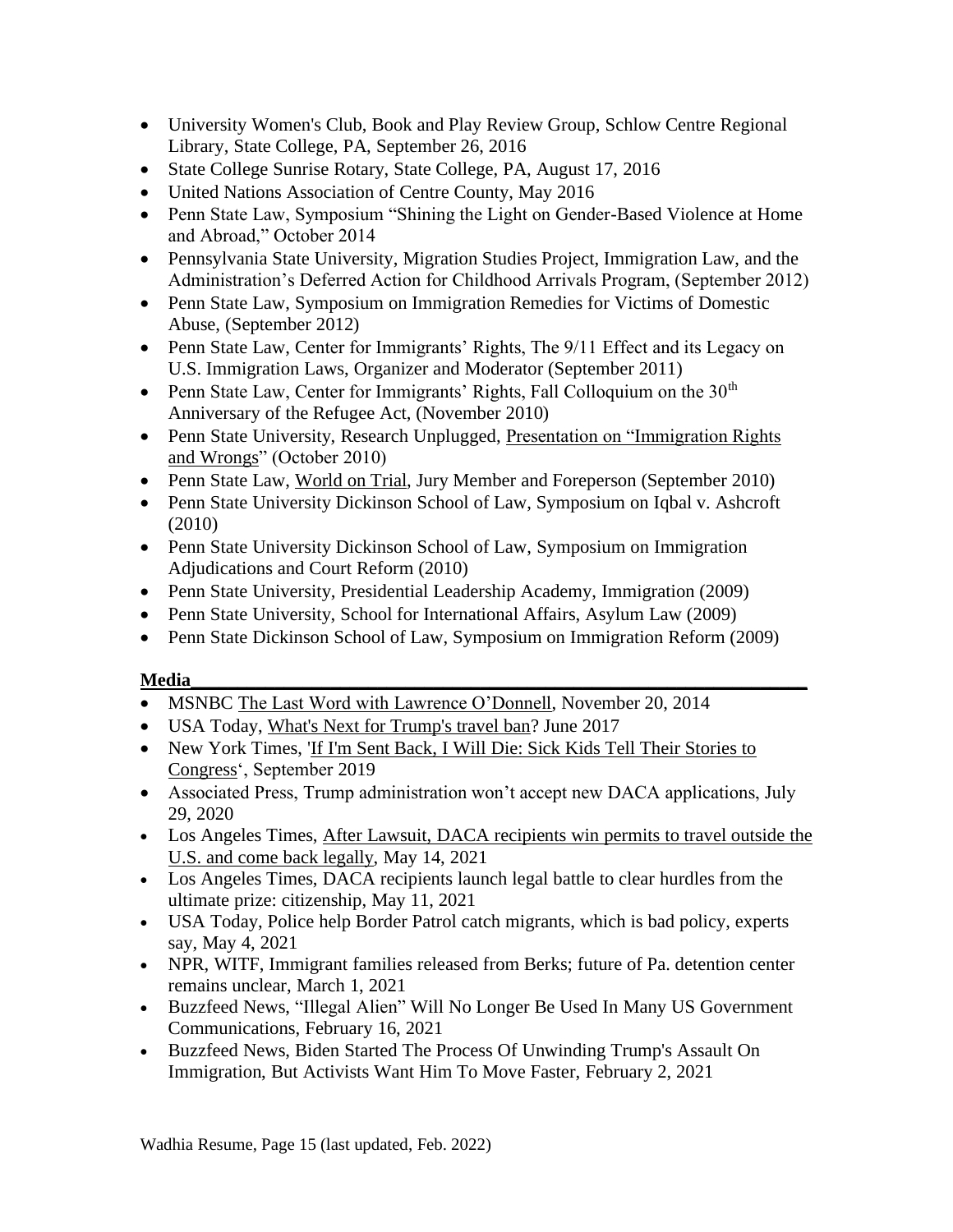- Law 360, Health Experts Urge 9th Circ. To Undo Trump Green Card Rule, February 1, 2021
- National Public Radio, wif.org, PA immigrants, advocates, look to Biden with hope and eye on accountability, January 26, 2021
- Philadelphia Inquirer, For 11 million undocumented people, including 50,000 in Philly, Biden offers a chance to step from the shadows, January 24, 2021
- Inside HigherEd, Biden Makes Immigration Day 1 Priority, January 21, 2021
- Washington Post, He case his first vote as a U.S. citizen. Now, he's eager for the Muslim Ban to go, November 8, 2020
- Business Insider, 9 Upcoming Supreme Court cases where Amy Coney Barrett could be the deciding vote, October 30, 2020
- VOX, The Supreme Court's [enigmatic](https://www.vox.com/2020/8/11/21356913/supreme-court-shadow-docket-jail-asylum-covid-immigrants-sonia-sotomayor-barnes-ahlman) "shadow docket," explained, August 11, 2020
- Inside HigherEd, Where Do New International Students Stand, July 17, 2020
- Law360, Top 5 Immigration Policies Of 2020: Midyear Report, July 14, 2020
- WPSU, Penn State Promises Support For International Students Against "Uniust" ICE Policy, July 9, 2020
- Law360, Top 6 Immigration Cases To Watch In 2020: Midyear Report, July 10, 2020
- Inside HigherEd, An 'Untenable Situation', July 9, 2020
- KJZZ, Fronteras, Arizona International Students Expected To Be Largely Unaffected By New ICE Rules, July 7, 2020
- Vox, The Supreme Court just allowed Trump's expansion of deportations to go unchecked, June 25, 2020
- WNYC, The Takeaway, What the Supreme Court's Decision Means for DACA Recipients, June 22, 2020
- Wisconsin Public Radio, What Happens Now That The U.S. [Supreme](https://www.wpr.org/what-happens-now-u-s-supreme-court-has-upheld-daca) Court Has Upheld [DACA?,](https://www.wpr.org/what-happens-now-u-s-supreme-court-has-upheld-daca) June 18, 2020
- Law360, Planned Asylum Overhaul Threatens Migrants' Due Process, June 12, 2020
- Philadelphia Inquirer, Forced to leave America, or allowed to stay? In Vineland, [migrant parents of cancer-stricken girl await an answer,](https://www.inquirer.com/news/trump-immigration-deferred-action-cancer-deportation-mexico-20190924.html) September 2019
- Politico, [Trump official urges end to medical exemption for deportations,](https://www.politico.com/story/2019/09/13/uscis-memo-deportations-undocumented-immigrants-1494616) September 2019
- Law 360, Trump Rule to Detain Migrant Kids Unlikely to Survive Courts, August 2019
- New York Times Magazine, [Is It Possible to Resist Deportation in Trump's America?](https://www.nytimes.com/2017/05/23/magazine/is-it-possible-to-resist-deportation-in-trumps-america.html) May 2017
- Washington Post, [Melania Trump's parents would have struggled to come to the U.S.](https://www.washingtonpost.com/politics/melania-trumps-parents-would-have-struggled-to-come-to-the-us-under-trumps-immigration-plan/2019/05/16/bfb1ac7c-7825-11e9-b7ae-390de4259661_story.html?utm_term=.1b838b0c68b4)  [under Trump's immigration plan,](https://www.washingtonpost.com/politics/melania-trumps-parents-would-have-struggled-to-come-to-the-us-under-trumps-immigration-plan/2019/05/16/bfb1ac7c-7825-11e9-b7ae-390de4259661_story.html?utm_term=.1b838b0c68b4) May 2019
- Bloomberg News, [Trump's Termination of DACA Program Unlawful, 4th Cir. Rules,](https://news.bloomberglaw.com/daily-labor-report/trumps-termination-of-daca-program-unlawful-4th-cir-rules) May 2019
- Christian Science Monitor, [DACA Recipients Get Their Day At The Supreme Court,](https://www.csmonitor.com/USA/Justice/2019/1112/DACA-recipients-get-their-day-at-the-Supreme-Court) November 12, 2019
- San Francisco Chronicle, Iranian families separated by Trump travel ban sue over [waiver delays,](https://www.sfchronicle.com/bayarea/article/Families-separated-by-Trump-travel-ban-several-14821630.php) November 9, 2019
- PBS NewsHour, 'My entire life is revolving around this' [Thousands](https://www.pbs.org/newshour/nation/h4-visa-h1b-work-permit-immigration-india) of women await visa rule's [uncertain](https://www.pbs.org/newshour/nation/h4-visa-h1b-work-permit-immigration-india) future, July 8, 2018

Wadhia Resume, Page 16 (last updated, Feb. 2022)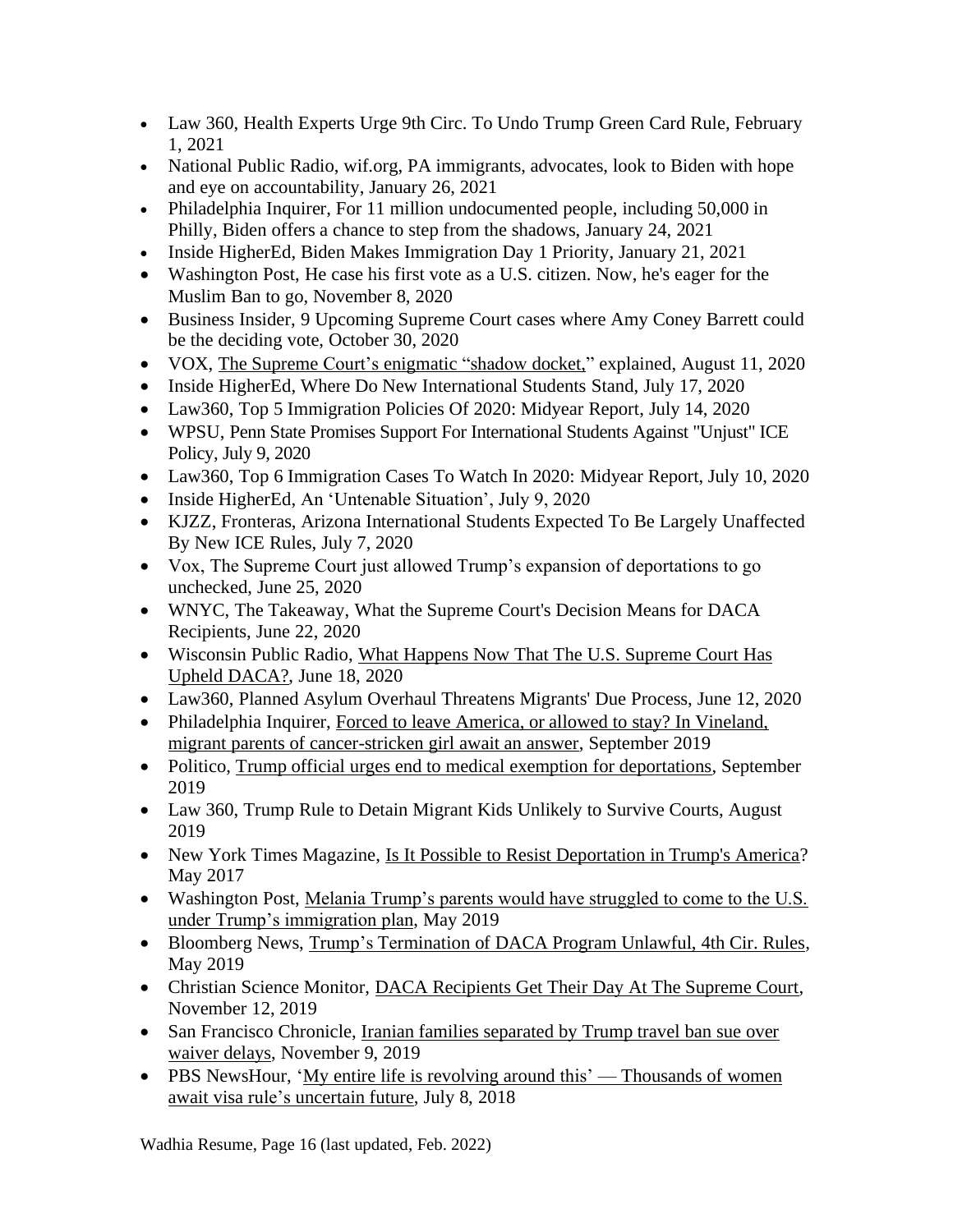- The Daily Collegian, [Decade](https://www.collegian.psu.edu/news/campus/article_83250384-d015-11e8-9e09-3fc2b5383b5d.html) of change: Penn State's Center for Immigrant Rights Clinic reflects on years of changing policy, 2018
- Penn State News, Penn State Law students aids asylum seekers in [detention](https://news.psu.edu/story/541440/2018/10/12/impact/penn-state-law-students-aid-asylum-seekers-detention-center) center, 2018
- The Guardian, 'Our lives are in [danger':](https://www.theguardian.com/us-news/2018/sep/21/mother-deportation-us-el-salvador-son-autism-trump-immigration) mother with autistic son faces US [deportation,](https://www.theguardian.com/us-news/2018/sep/21/mother-deportation-us-el-salvador-son-autism-trump-immigration) 2018
- The Pacific, DACA WAS ['SAVED'](https://psmag.com/social-justice/daca-was-saved-last-week-now-is-a-texas-judge-going-to-kill-it) LAST WEEK. NOW, IS A TEXAS JUDGE [GOING](https://psmag.com/social-justice/daca-was-saved-last-week-now-is-a-texas-judge-going-to-kill-it) TO KILL IT? 2018
- Wisconsin Public Radio News, [Immigration](https://www.wpr.org/immigration-america-intersection-politics-and-immigration) In America: The Intersection Of Politics And [Immigration,](https://www.wpr.org/immigration-america-intersection-politics-and-immigration) July 12, 2018
- The Nation, Trump's Travel Ban Has Torn Apart [Hundreds](https://www.thenation.com/article/trumps-travel-ban-torn-apart-hundreds-families/) of Families, May 2018
- PBS NewsHour, 10 key takeaways from the Supreme Court [arguments](https://www.pbs.org/newshour/politics/10-key-takeaways-from-the-supreme-court-arguments-on-trumps-travel-ban) on Trump's [travel](https://www.pbs.org/newshour/politics/10-key-takeaways-from-the-supreme-court-arguments-on-trumps-travel-ban) ban, April 2018
- The Christian Science Monitor, As Supreme Court hears travel ban, [questions](https://www.csmonitor.com/USA/Justice/2018/0425/As-Supreme-Court-hears-travel-ban-questions-of-presidential-authority-also-on-docket) of [presidential](https://www.csmonitor.com/USA/Justice/2018/0425/As-Supreme-Court-hears-travel-ban-questions-of-presidential-authority-also-on-docket) authority also on docket, April 2018
- Bloomberg News, Trump's Travel Ban Comes Before [Supreme](https://www.bloomberg.com/news/articles/2018-04-23/trump-travel-ban-fight-at-high-court-to-test-presidential-power) Court in Test of [Presidential](https://www.bloomberg.com/news/articles/2018-04-23/trump-travel-ban-fight-at-high-court-to-test-presidential-power) Power, April 2018
- Airtalk (CA Public Radio), What to watch for when the [Supreme](http://www.scpr.org/programs/airtalk/2018/04/24/62700/what-to-watch-for-when-the-supreme-court-hears-arg/) Court hears arguments on the [president's](http://www.scpr.org/programs/airtalk/2018/04/24/62700/what-to-watch-for-when-the-supreme-court-hears-arg/) travel ban, April 2018
- The Hoya, Experts Talk Muslim Ban, [Islamophobia](https://bridge.georgetown.edu/external_article/experts-talk-muslim-ban-islamophobia-in-trump-era/) in Trump Era, February 2018
- VICE, Trump's [Deportation](https://www.vice.com/en_us/article/59wepz/trumps-deportation-force-is-his-first-years-most-lasting-legacy-trumpweek) Force Is His First Year's Most Lasting Legacy, January 2018
- Daily Collegian, A Penn State [workshop](http://www.collegian.psu.edu/news/campus/article_8b1ea0b4-017a-11e8-9779-87321e607614.html) may help students find out if they are eligible for DACA [renewal,](http://www.collegian.psu.edu/news/campus/article_8b1ea0b4-017a-11e8-9779-87321e607614.html) January 2018
- Bloomberg News, Dreamer Court Ruling Adds to Desperate Push for [Immigration](https://www.bloomberg.com/news/articles/2018-01-10/dreamer-court-ruling-adds-to-desperate-push-for-immigration-fix) [Fix,](https://www.bloomberg.com/news/articles/2018-01-10/dreamer-court-ruling-adds-to-desperate-push-for-immigration-fix) January 2018
- Fox 8 News, End of [Temporary](http://www.fox8tv.com/News/NewsDetails.asp?NewsID=25118) Protected Status for Dreamers, January 2018
- Roll Call, 'Open Season' on [Immigrants](http://www.rollcall.com/news/politics/open-season-on-immigrants) as Discretion Fades, December 11, 2017
- Quartz, What [Happens](https://qz.com/1151587/trumps-travel-ban-appeal-what-happens-next/) Next to Trump's Travel Ban, December 8, 2017
- Wisconsin Public Radio, SCOTUS Greenlights Full [Enforcement](https://www.wpr.org/scotus-greenlights-full-enforcement-travel-ban-amid-legal-challenges) Of Travel Ban Amid Legal [Challenges](https://www.wpr.org/scotus-greenlights-full-enforcement-travel-ban-amid-legal-challenges)
- KJZZ/Phoenix National Public Radio, Federal [Appeals](http://theshow.kjzz.org/content/568153/federal-appeals-court-allows-newest-travel-ban-partially-go-effect) Court Allows Newest Travel Ban To [Partially](http://theshow.kjzz.org/content/568153/federal-appeals-court-allows-newest-travel-ban-partially-go-effect) Go Into Effect
- New Republic, How Trump Is Using Bush-Era Laws to Deport Christians
- San Antonio Express-News, Border Patrol [officials](https://www.google.com/url?sa=t&rct=j&q=&esrc=s&source=newssearch&cd=4&cad=rja&uact=8&ved=0ahUKEwiLkr_usqjXAhXF5CYKHSOzCToQqQIIMigAMAM&url=http%3A%2F%2Fwww.expressnews.com%2Fnews%2Flocal%2Farticle%2FBorder-Patrol-officials-say-they-had-no-choice-12330896.php&usg=AOvVaw2vXeWiUqQkVCMVaRsVpjDz) say they had no choice but to detain 10-year old girl; [immigration](https://www.google.com/url?sa=t&rct=j&q=&esrc=s&source=newssearch&cd=4&cad=rja&uact=8&ved=0ahUKEwiLkr_usqjXAhXF5CYKHSOzCToQqQIIMigAMAM&url=http%3A%2F%2Fwww.expressnews.com%2Fnews%2Flocal%2Farticle%2FBorder-Patrol-officials-say-they-had-no-choice-12330896.php&usg=AOvVaw2vXeWiUqQkVCMVaRsVpjDz) experts say they have discretion
- Wisconsin Public Radio, President Trump Renews Calls For [Increased](https://www.wpr.org/president-trump-renews-calls-increased-vetting-and-ending-diversity-visa-program-after-new-york-city) Vetting And Ending The [Diversity](https://www.wpr.org/president-trump-renews-calls-increased-vetting-and-ending-diversity-visa-program-after-new-york-city) Visa Program After New York City Attack
- Centre Daily Times, Local leaders voice support for Dream Act
- Wisconsin Public Radio, 'Trump Administration Issues New, Indefinite Travel Restrictions'
- Politifact, what have courts said about the constitutionality of DACA?
- Airtalk, DACA latest: potential lawsuits, the use of data for deportation and more, September 2017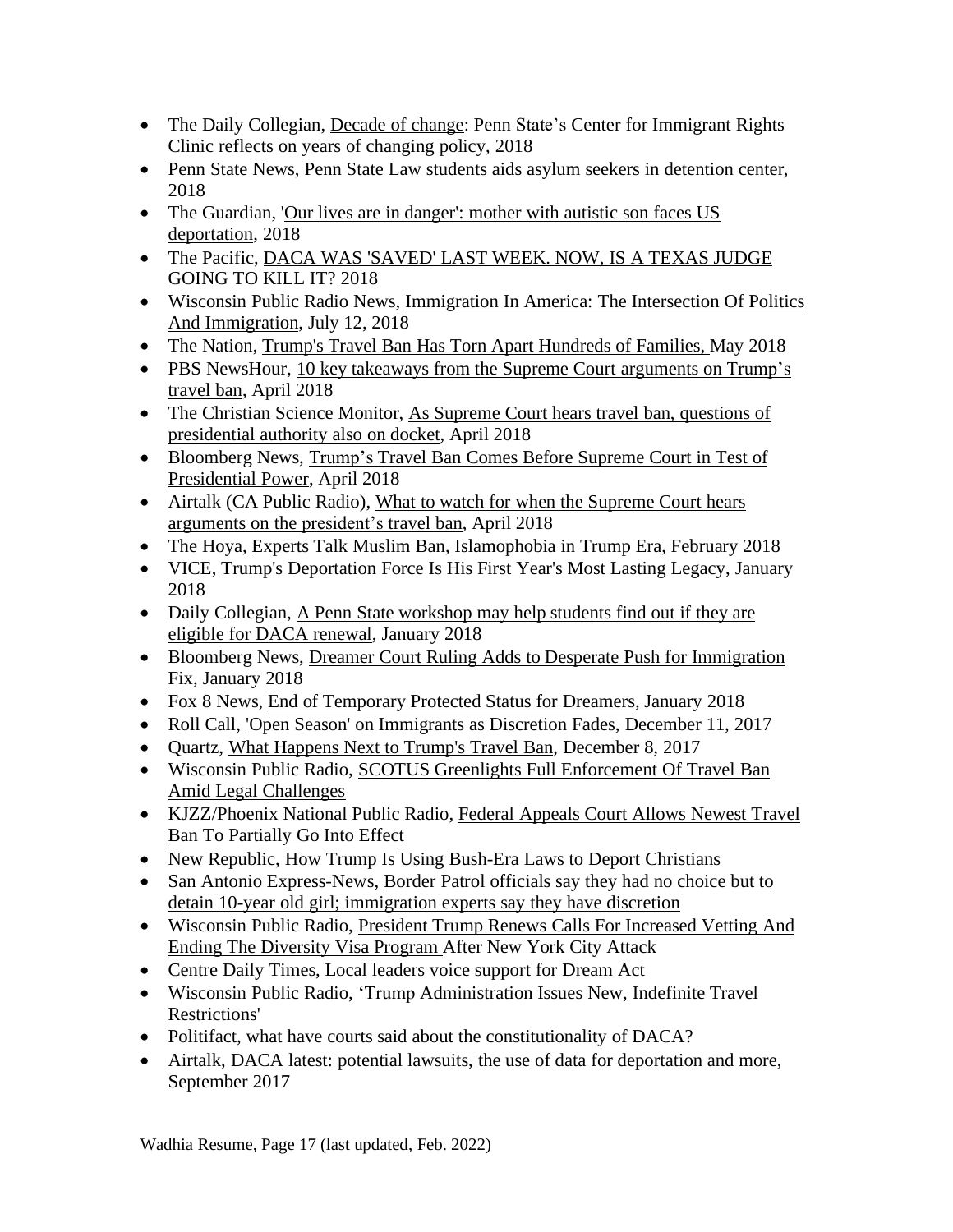- The National Law Journal, Thorny Battles Loom for Lawsuits Against Trump's DACA Repeal, September 2017
- New York Times, 'Dreamer' Plan That Aided 800,000 Immigrants Is Threatened, August 2017
- Wisconsin Public Radio, [Travel Ban Litigation,](https://www.wpr.org/supreme-court-exempts-grandparents-travel-ban-refugees-still-denied-access) July 2017
- WPSU, Travel Ban Blocked, But Its Aftermath Reverberates at Penn State, May 2017
- The Hill, [Immigrant detention centers marred by 'needless deaths' amid poor care –](http://thehill.com/blogs/pundits-blog/crime/334076-the-cruel-but-usual-conditions-inside-two-georgia-immigration) [report,](http://thehill.com/blogs/pundits-blog/crime/334076-the-cruel-but-usual-conditions-inside-two-georgia-immigration) May 2017
- ABC23 News, [Immigration Concerns,](http://www.abc23.com/News/NewsDetails.asp?NewsID=22772) May 2017
- WPSU, Featured Guest on Immigration Panel, [Conversations Live,](http://wpsu.psu.edu/tv/programs/conversationslive/immigration/) March 2017
- WPSU, Featured Guest, [Digging Deeper on Immigration](http://news.psu.edu/story/458025/2017/03/27/arts-and-entertainment/barron-welcome-immigration-law-expert-during-next) (w. Pennsylvania State) University President Eric Barron), March 2017 (aired April 2017)
- Town & Gown, [Lunch with Mimi,](http://www.statecollege.com/news/5-questions/lunch-with-mimi-shoba-sivaprasad-wadhia,1471331/) March 2017
- ABC23 New, [Immigration Concerns,](http://www.abc23.com/News/NewsDetails.asp?NewsID=22428) March 2017
- WJAC, [Trump's executive order could be stopped before going into effect,](http://wjactv.com/news/local/trumps-executive-order-could-be-stopped-before-going-into-effect) March 2017
- Bloomberg BNA, [Are Immigrants Protected Under Obama No Longer Safe?,](https://www.bna.com/immigrants-protected-obama-n57982083900/) February 2017
- Law360, [3 Key Takeaways From The 9th Circ.'s Travel Ban Ruling,](https://www.law360.com/articles/890848/3-key-takeaways-from-the-9th-circ-s-travel-ban-ruling) February 2017
- The Washington Post, Draft executive order would begin 'extreme vetting' of [immigrants and visitors to the U.S.,](https://www.washingtonpost.com/world/national-security/draft-executive-order-would-begin-extreme-vetting-of-immigrants-and-visitors-to-the-us/2017/01/25/17a27424-e328-11e6-a547-5fb9411d332c_story.html?utm_term=.6c2f67ead8ad) January 2017
- The Atlantic, Two Cases Could Limit or Enhance Trump's Ability to Engage in Mass [Deportations,](https://www.theatlantic.com/politics/archive/2017/01/two-cases-could-limit-or-enhance-trumps-ability-to-engage-in-mass-deportations/513407/) January 2017
- NBC News, [Obama Leaves Behind a Mixed Legacy on Immigration,](http://www.nbcnews.com/storyline/president-obama-the-legacy/obama-leaves-behind-mixed-legacy-immigration-n703656) January 2017
- Centre Daily Times (Front Page), [Teach-In Offers Overview of Immigrants' Rights,](http://www.centredaily.com/news/local/education/penn-state/article126289289.html) January 2017
- WTAJ-TV, [Statewide 'teach-in' held on immigrants' rights,](http://www.wearecentralpa.com/news/statewide-teach-in-held-on-immigrants-rights/640119338) January 2017
- Centre Daily Times (Front Page), Borough Council Expresses Support for Immigrant [Community,](http://www.centredaily.com/news/local/community/state-college/article125557729.html) January 2017
- WTAJ-TV, [Resolution approved to help immigrants,](http://www.wearecentralpa.com/news/resolution-approved-to-help-immigrants/637914525) January 2017
- Statecollege.com, [Borough Council Passes Immigration Enforcement Resolution](http://www.statecollege.com/news/local-news/borough-council-passes-immigration-enforcement-resolution,1470680/)**,** January 2017
- The Guardian, Registry used to track Arabs and Muslims dismantled by Obama administration, December 2016
- Long Island Press, [Obama Administration Dismantles Framework of Muslim-](https://www.longislandpress.com/2016/12/22/obama-administration-dismantles-framework-of-muslim-focused-registry/)[Focused Registry,](https://www.longislandpress.com/2016/12/22/obama-administration-dismantles-framework-of-muslim-focused-registry/) December 2016
- Huffington Post, [Obama Administration Makes Last-Minute Bid](http://www.huffingtonpost.com/entry/obama-rescinds-nseers-trump-registry_us_585bf2b7e4b0d9a594574d6b) To Stall Trump's [Ability To Create Muslim Registry,](http://www.huffingtonpost.com/entry/obama-rescinds-nseers-trump-registry_us_585bf2b7e4b0d9a594574d6b) December 2016
- The Atlantic, [America Already Had a Muslim Registry,](https://www.theatlantic.com/technology/archive/2016/12/america-already-had-a-muslim-registry/511214/) December 2016
- The Guardian, Muslims to march on White House in bid to dismantle discriminatory [registry,](https://www.theguardian.com/us-news/2016/dec/12/american-muslims-march-white-house-nseers) December 2016
- PBS Newshour, Could President Trump really create a tracking system for U.S. [Muslims?,](http://www.pbs.org/newshour/updates/president-trump-really-create-tracking-system-u-s-muslims/) December 2016
- Politifact, [In context: "Dreamers" and background checks,](http://www.politifact.com/truth-o-meter/article/2016/dec/12/context-dreamers-and-background-checks/) December 2016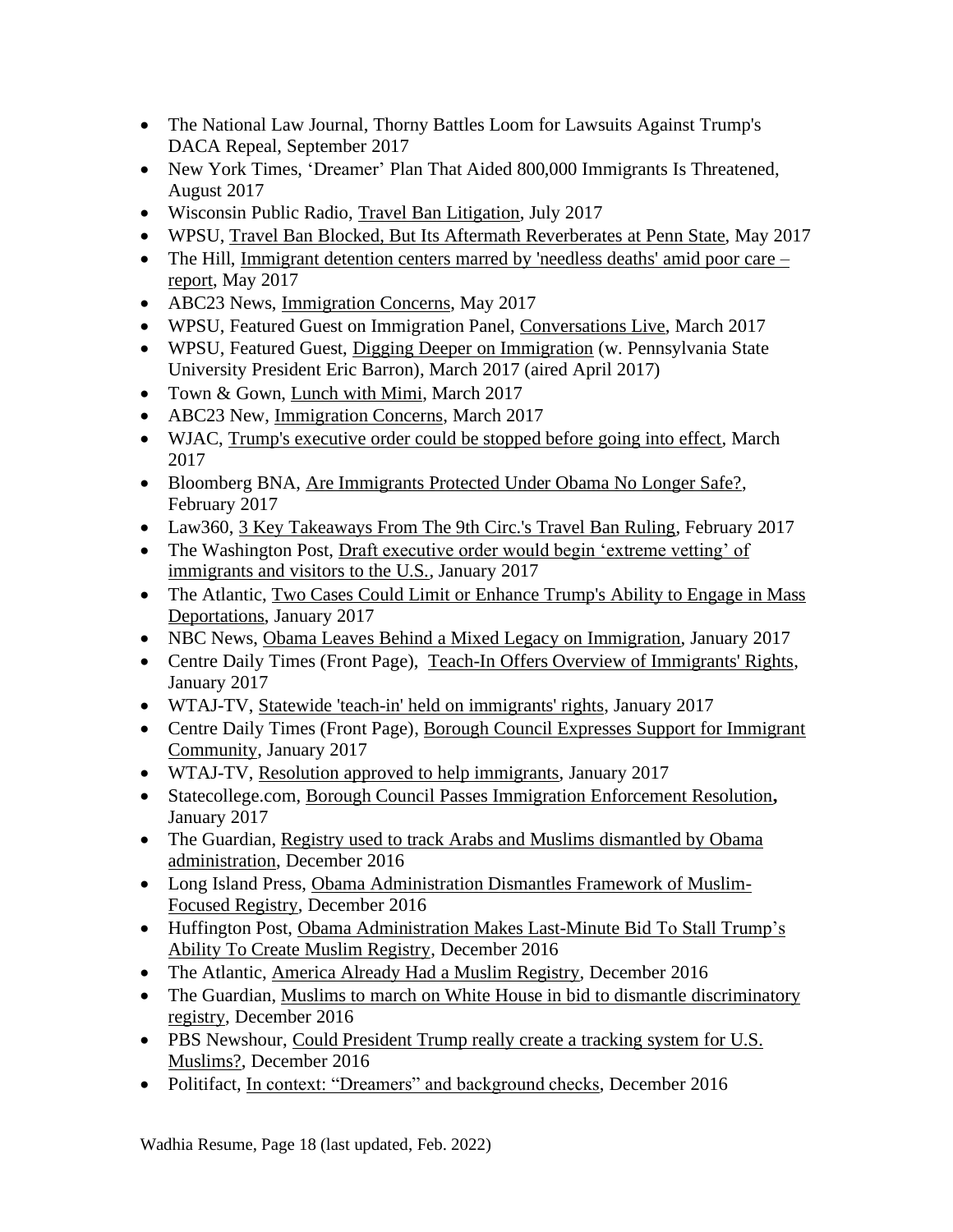- VICE, This Small Town Is Helping Undocumented Immigrants, but Don't Call It a ['Sanctuary City',](https://www.vice.com/en_us/article/sanctuary-cities-complicated-politics-small-towns) December 2016
- Centre Daily Times (Front Page)[:](http://www.centredaily.com/news/local/education/penn-state/article118616648.html) Penn State supports DACA students, hopes to ease [fears,](http://www.centredaily.com/news/local/education/penn-state/article118616648.html) December 2016
- Philadelphia Inquirer, Ebola scare over, Liberian immigrants lose right to stay in [U.S.,](http://www.philly.com/philly/news/20161128_Ebola_scare_over__Liberian_immigrants_lose_right_to_stay_in_U_S_.html) November 2016
- Long Island Press, Trump Team Considering Resurrecting Ineffective & Discredited [Bush-Era Muslim Registry, November 2016](https://www.longislandpress.com/2016/11/26/trump-team-considering-resurrecting-ineffective-discredited-bush-era-muslim-registry/)
- ATTN, [Why Muslim Registries Haven't Worked in America,](http://www.attn.com/stories/13052/why-muslim-registries-havent-worked-america) November 2016
- Medium, [Musings on Dreamers, Mass Deportations and a "Muslim Registry"](https://medium.com/@shobawadhia/musings-on-dreamers-mass-deportations-and-a-muslim-registry-78dc37e44527#.oo73vjr9h) November 2016
- New York Times, Trump Camp's Talk of Registry and Japanese Internment Raises [Muslims' Fears,](http://www.nytimes.com/2016/11/18/us/politics/japanese-internment-muslim-registry.html?_r=2) November 2016
- Vox, [Donald Trump's proposed "Muslim registry," explained,](http://www.vox.com/policy-and-politics/2016/11/16/13649764/trump-muslim-register-database) November 2016
- The Christian Science Monitor, Will Trump's plan to register Muslims make it to The [White House?,](http://www.csmonitor.com/USA/2016/1120/Will-Trump-s-plan-to-register-Muslims-make-it-to-The-White-House) November 2016
- Penn State Research Magazine [Profile on Clinic and Research,](https://issuu.com/exn119/docs/rps_spring2016?e=9518541/35492332) Spring 2016
- Penn State [Probing Questions Video Project,](http://news.psu.edu/video/391823/2016/02/10/research/probing-question-video-it-legal-or-practical-bar-immigrants-based) February 2016
- National Public Radio, [Take Note: Unauthorized Immigrants and the Use of](file:///C:/Users/Shoba%20Wadhia/AppData/Local/Microsoft/Windows/INetCache/Content.Outlook/IR1C2CIW/post)  [Prosecutorial Discretion, September 18,](file:///C:/Users/Shoba%20Wadhia/AppData/Local/Microsoft/Windows/INetCache/Content.Outlook/IR1C2CIW/post) 2015 (full length book interview)
- Minnesota Public Radio, [Untangling Obama's Immigration Policy,](http://www.mprnews.org/story/2016/03/02/deportation) March 2, 2016
- San Francisco Chronicle, [Paris attacks stoke fears at home about Syrian refugees,](http://www.sfgate.com/bayarea/article/Paris-attacks-stoke-fears-at-home-over-Syrian-6639487.php) November 17, 2015
- CNN National, [States cannot refuse refugees, but](http://www.cnn.com/2015/11/16/politics/refugee-states-governors-syria/index.html) they can make it difficult, November 16, 2015
- Wall Street Journal Appeals Court to Again Consider Obama Immigrant Deportation [Policy](http://www.wsj.com/articles/appeals-court-to-again-consider-obama-immigrant-deportation-policy-1436465238) July 9, 2015
- Buzzfeed [No Clear Indications About Ruling On Immigration Actions Case At](http://www.buzzfeed.com/johnstanton/no-clear-indications-about-ruling-on-immigration-actions-cas#.oml05YBGR)  [Arguments,](http://www.buzzfeed.com/johnstanton/no-clear-indications-about-ruling-on-immigration-actions-cas#.oml05YBGR) April 17, 2015
- Vox.com The government can't enforce every law. Who gets to decide which ones it [does?,](http://www.vox.com/2015/3/31/8306311/prosecutorial-discretion) March 31, 2015
- [C-SPAN coverage,](http://www.c-span.org/video/?323544-3/discussion-executive-action-immigration) Association for American Law Schools, Academic Symposium on Executive Action, Jan. 5, 2015
- Rachel Maddow Blog [Judge takes aim at Obama's immigration policy,](http://www.msnbc.com/rachel-maddow-show/judge-takes-aim-obamas-immigration-policy) Dec. 17, 2014
- MSNBC Bush appointee rules [Obama's immigration action unconstitutional,](http://www.msnbc.com/msnbc/bush-appointee-rules-obamas-immigration-action-unconstitutional) Dec. 16, 2014
- Roll Call [Obama's Immigration Actions Test Presidential Power,](http://www.rollcall.com/news/obamas_immigration_actions_test_presidential_power-238142-1.html) November 20, 2014
- The Roanoke Times [Goodlatte signs legal brief fighting Obama immigration action,](http://www.roanoke.com/news/virginia/goodlatte-signs-legal-brief-fighting-obama-immigration-action/article_6c633293-d286-5df7-bdf5-bf51d4a0749f.html) Dec. 17, 2014
- [C-SPAN coverage,](file://///dsl.edu/facultysec/Facultysec-up/Lombardo/Clinic%20Professors/Wadhia/CV/•%09http:/www.c-span.org/video/%3f321116-6/discussion-immigration-law-executive-power) American Bar Association, Homeland Security Institute, August 2014
- The Economist Blog [Mini-DREAM and the rule of law,](http://www.economist.com/blogs/democracyinamerica/2012/06/executive-discretion) June 18, 2012
- Dallas Morning News [U.S. Immigration Enforcements 'Prosecutorial Discretion'](http://www.dallasnews.com/news/metro/20131006-u.s.-immigration-enforcements-prosecutorial-discretion-history-dates-back-to-john-lennon.ece)  [History Dates to John Lennon,](http://www.dallasnews.com/news/metro/20131006-u.s.-immigration-enforcements-prosecutorial-discretion-history-dates-back-to-john-lennon.ece) October 6, 2013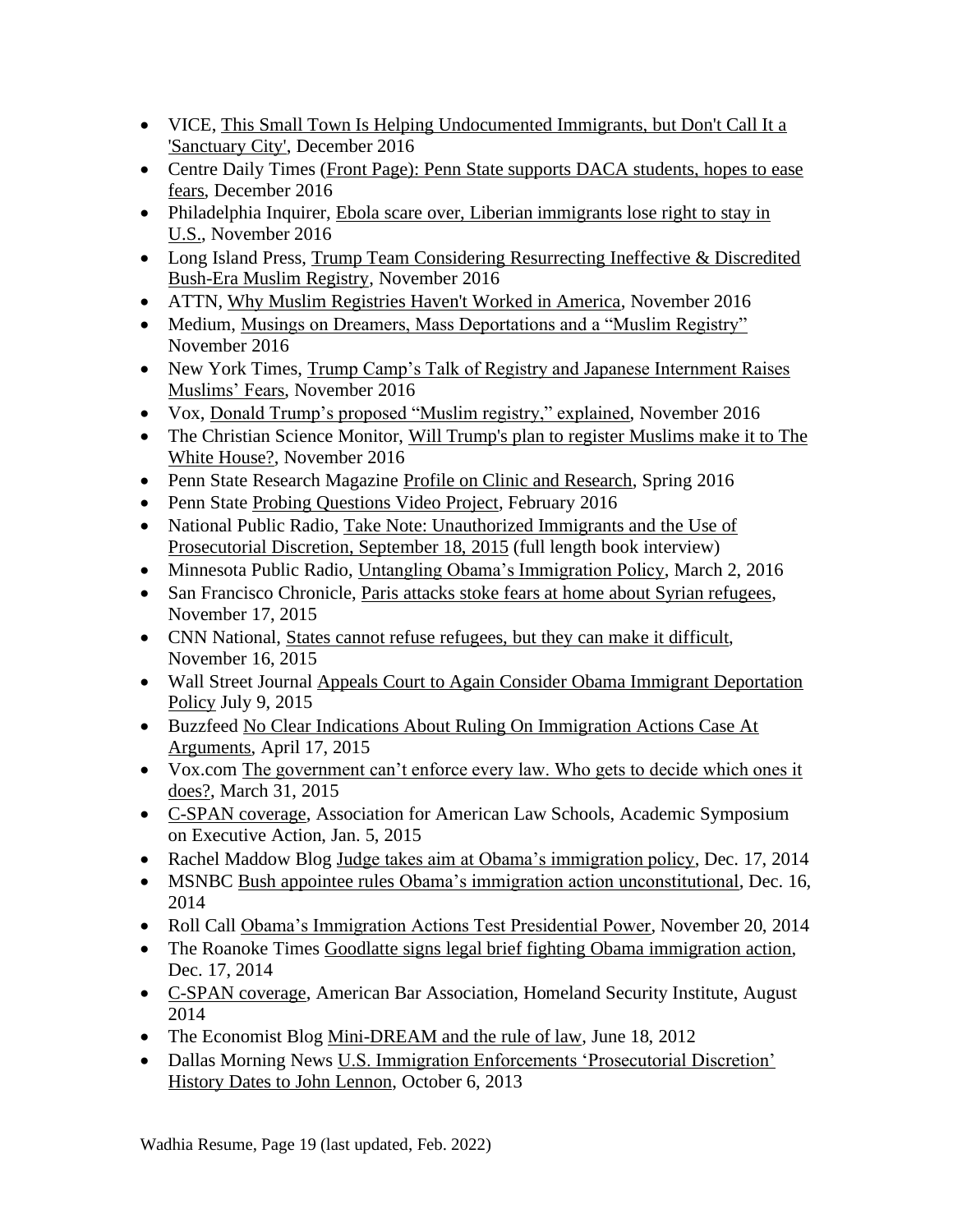- [The Epoch Times I](http://www.theepochtimes.com/n3/1084752-immigrations-legal-labyrinthe-the-agony-of-discretion/)mmigration's Legal Labyrinth: The Agony of Discretion, November 16, 2014
- United We Dream, Speaker, Press Conference UWD & Legal Experts Define [Success: Presidential Executive Action Must Be Broad, Bold and Inclusive](http://unitedwedream.org/press-releases/uwd-legal-experts-define-success-presidential-executive-action-must-broad-bold-inclusive/) , Oct. 29, 2014
- National Immigration Law Center, Invited Speaker, Press Conference Law and [Precedent Allow Broad Presidential Action on Immigration,](http://www.nilc.org/nr081314.html) August 14, 2014
- America's Voice, Press Conference: "Law Professors Alongside DREAMers Discuss [Details of Memo Outlining President's Legal Authority to Grant Much Needed Relief](http://act.americasvoiceonline.org/page/-/americasvoice/audio/DREAM%20060112.mp3)  [for the Latino Community,](http://act.americasvoiceonline.org/page/-/americasvoice/audio/DREAM%20060112.mp3)" June 1, 2012

## **Amicus Briefs, Congressional Testimony, and Other Advocacy\_\_\_\_\_\_\_\_\_\_\_\_\_\_\_\_\_\_**

- Congressional Testimony, House Committee on Oversight and Government Reform, [The Administration's Apparent Revocation of Medical Deferred Action for Critically](https://oversight.house.gov/legislation/hearings/the-administration-s-apparent-revocation-of-medical-deferred-action-for)  [Ill Children,](https://oversight.house.gov/legislation/hearings/the-administration-s-apparent-revocation-of-medical-deferred-action-for) September 11, 2019
- Co-Author, Letter to DHS Secretary Mayorkas on use of affirmative equities to inform prosecutorial discretion and obligations under the U.S. Constitution, August 24, 2021
- Co-Counsel, Amicus Brief by [Immigration](https://53dfb3eb-5e7d-464c-87ed-33d8164eb4b0.filesusr.com/ugd/6e1c09_844d987dc1a54c629f86beefecc181ae.pdf) Scholars to the Ninth Circuit Court of Appeals on the Uninsured Ban, February 2021
- Co-Counsel, Amicus Brief by Immigration Law Scholars to the Northern District of California on Asylum and Withholding of Removal Rule, December 2020
- Co-Counsel, Amicus Brief by Immigration Law Professors to the Ninth Circuit Court of Appeals on the Nonimmigrant Visa Ban, December 2020
- Co-Counsel, [Amicus](https://53dfb3eb-5e7d-464c-87ed-33d8164eb4b0.filesusr.com/ugd/6e1c09_950945413f2c44409210e48a5314d574.pdf) Brief by Immigration Law Professors to the Northern District of California on the Expansion of Bars to Asylum, November 2020
- Co-Counsel, [Amicus](https://53dfb3eb-5e7d-464c-87ed-33d8164eb4b0.filesusr.com/ugd/6e1c09_c05c492de2f24ca8b86ee0093a999eb1.pdf) Brief by Immigration Law Professors to the D.C. Circuit Court of Appeals on the Nonimmigrant Visa Ban, November 2020
- Co-Counsel, [Amicus](https://53dfb3eb-5e7d-464c-87ed-33d8164eb4b0.filesusr.com/ugd/6e1c09_d0acf4c04fdd4f97a4fe9fb3b4ba0499.pdf) Brief by Immigration Law Professors to the Northern District of California on the Nonimmigrant Visa Ban, August 2020
- Co-Counsel, [Amicus](https://53dfb3eb-5e7d-464c-87ed-33d8164eb4b0.filesusr.com/ugd/6e1c09_86f159e9f649400999db1b8393964fe8.pdf) Brief by Immigration Law Professors to the D.C. Circuit Court of Appeals on the Asylum Ban, August 2020
- [Redlined](https://53dfb3eb-5e7d-464c-87ed-33d8164eb4b0.filesusr.com/ugd/6e1c09_c2620d8050404dbca9d2c7a4cddf83ef.pdf) version of DHS Memo on DACA, July 28, 2020
- Comment, Proposed Rule by [Departments](https://53dfb3eb-5e7d-464c-87ed-33d8164eb4b0.filesusr.com/ugd/6e1c09_1ad7adda9b4c4183a91d3378448fac81.docx?dn=AsylumRuleComments.docx) of Homeland Security and Justice on [Asylum,](https://53dfb3eb-5e7d-464c-87ed-33d8164eb4b0.filesusr.com/ugd/6e1c09_1ad7adda9b4c4183a91d3378448fac81.docx?dn=AsylumRuleComments.docx) July 13, 2020
- Co-Counsel, Amicus Brief by Law [Professors](https://53dfb3eb-5e7d-464c-87ed-33d8164eb4b0.filesusr.com/ugd/6e1c09_b84c7e78406b4966aef54c67e5d9638d.pdf) to the Ninth Circuit Court of Appeals on the ["Insurance"](https://53dfb3eb-5e7d-464c-87ed-33d8164eb4b0.filesusr.com/ugd/6e1c09_b84c7e78406b4966aef54c67e5d9638d.pdf) Ban, February 2020
- Co-Lead, Amicus Brief to the [Supreme](https://medium.com/@shobaswadhia/daca-at-the-supreme-court-immigration-law-scholars-brief-a0eee21c7924) Court of the United States by Law Professors on DACA, October 2019
- Response to William Barr on DACA, Nationwide Injunctions: Redline [Version,](https://docs.wixstatic.com/ugd/6e1c09_fdca0482f96d4823950cdbd2161efc0e.pdf) May 2019
- Co-Counsel, Amicus Brief by Law [Professors](https://docs.wixstatic.com/ugd/6e1c09_b587927faaf14ce3892e57e6e06d0ac6.pdf) on the Asylum Rule, Ninth Circuit Court of Appeals, May 15, 2019
- Law [Professor](https://pennstatelaw.psu.edu/sites/default/files/LawProfessorLetterNOBANActFinal.pdf) Letter in support of the NO Ban Act, April 10, 2019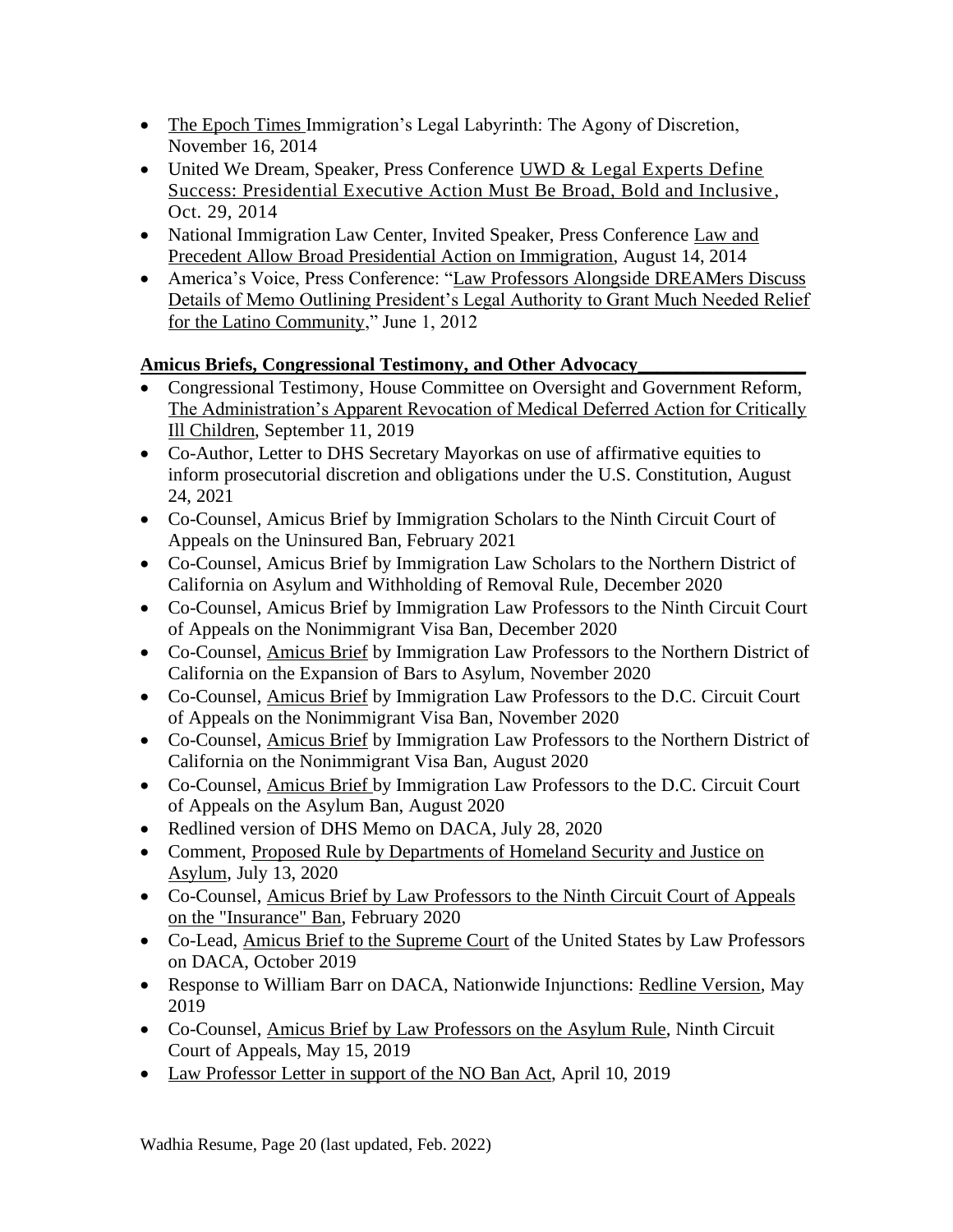- Co-Counsel, Amicus Brief by Law Professors on the Asylum Rule Case, December 5, 2018
- Co-Counsel, Amicus Brief by Law Professors in the Travel Ban Case/Hawaii v Trump, March 31, 2018
- Co-Author, Amicus Brief by Law Professors in [DACA-Regents](https://docs.wixstatic.com/ugd/6e1c09_b606dbd69cda4b249483c682f300ccef.pdf) Case, March 20, 2018
- Lead Author, [St](https://docs.wixstatic.com/ugd/6e1c09_3ce1a236b4f742dd88ab115ec2a44043.pdf)atement by Legal [Practitioners](https://docs.wixstatic.com/ugd/6e1c09_3ce1a236b4f742dd88ab115ec2a44043.pdf) and Scholars in Immigration on the DACA and H4 Children, March 1, 2018
- Expert, Declaration in Lawsuit challenging DACA [rescission,](https://docs.wixstatic.com/ugd/6e1c09_619f37308a3a4263bd5a22a8e00f2bbe.pdf) filed December 2017
- Lead Author, Open Letter to the President on the legality of Deferred Action for Childhood Arrivals (DACA), signed by 105 law professors, August 14, 2017
	- Press [conference](http://americasvoice.org/press_releases/dreamers-immigration-advocates-legal-experts-celebrate-fifth-anniversary-daca-outline-next-steps-fight/) with Dreamers, immigration advocates and legal experts
	- [InsideHigherEd](https://www.insidehighered.com/quicktakes/2017/08/14/law-professors-%E2%80%98no-question%E2%80%99-daca-legal#.WZGDsq3LoSo.mailto)
	- Penn [State](http://news.psu.edu/story/477497/2017/08/14/academics/professor-wadhia-co-authors-letter-trump-legality-daca)
	- AP [Story](https://www.apnews.com/d735ce0ca2e648659fc50a6193ed7cbd/Law-scholars-urge-Trump-to-keep-program-for-young-immigrants)
	- [Politico](http://www.politico.com/tipsheets/morning-education/2017/08/14/va-warned-arizona-state-regulators-over-for-profit-college-approval-221857)
- Co-author, Letter to White House supporting the legal authority of executive action in immigration, signed by 136 law professors, and featured in national press, Sept. 3, 2014
	- Washington Post Lawyer's agree: Obama has broad authority to act on [deportations,](http://www.washingtonpost.com/blogs/plum-line/wp/2014/09/03/lawyers-agree-obama-has-broad-authority-to-act-on-deportations/) Sept. 3, 2014
- Co-author, Letter supporting President Obama's deferred action programs announced signed by 135 law professors and featured in national press and at congressional hearings, Nov. 25, 2014
	- Associated Press Bigstory [Legal Scholars: Obama's immigration actions](http://bigstory.ap.org/article/c957a284aaa748dfba47ece9ce2712c1/legal-scholars-obamas-immigration-actions-lawful)  [lawful,](http://bigstory.ap.org/article/c957a284aaa748dfba47ece9ce2712c1/legal-scholars-obamas-immigration-actions-lawful) Nov. 25, 2014
- Co-author, Letter to White House defending the legality of extending deferred action to the parents of DACA (Deferred action for Childhood Arrivals) recipients, Nov. 3, 2014
	- NBC News Law Profs: Legal to [Include More Immigrant Parents in](http://www.nbcnews.com/storyline/immigration-reform/law-profs-legal-include-more-immigrant-parents-exec-action-n260551) Exec [Action,](http://www.nbcnews.com/storyline/immigration-reform/law-profs-legal-include-more-immigrant-parents-exec-action-n260551) Dec. 3, 2014
- Co-author, Law professor letter challenging *Texas v. U.S*. (March 2015), signed by 104 immigration law scholars and featured in national press
	- NBC News Legal Experts: Ruling Blocking Immigration Action 'Deeply [Flawed',](http://www.nbcnews.com/news/latino/experts-texas-judges-immigration-action-ruling-deeply-flawed-n322751) March 13, 2015
	- Law 360: Law Profs. Call Executive Action Injunction 'Deeply Flawed', March 13, 2015

## **Opinion Pieces**

- SCOTUSblog, Argument Analysis, Justices grapple with question of federal court review in immigration cases, December 7, 2021
- SCOTUS blog, Case Preview, Justices will decide scope of judicial review over certain immigration decisions, December 3, 2021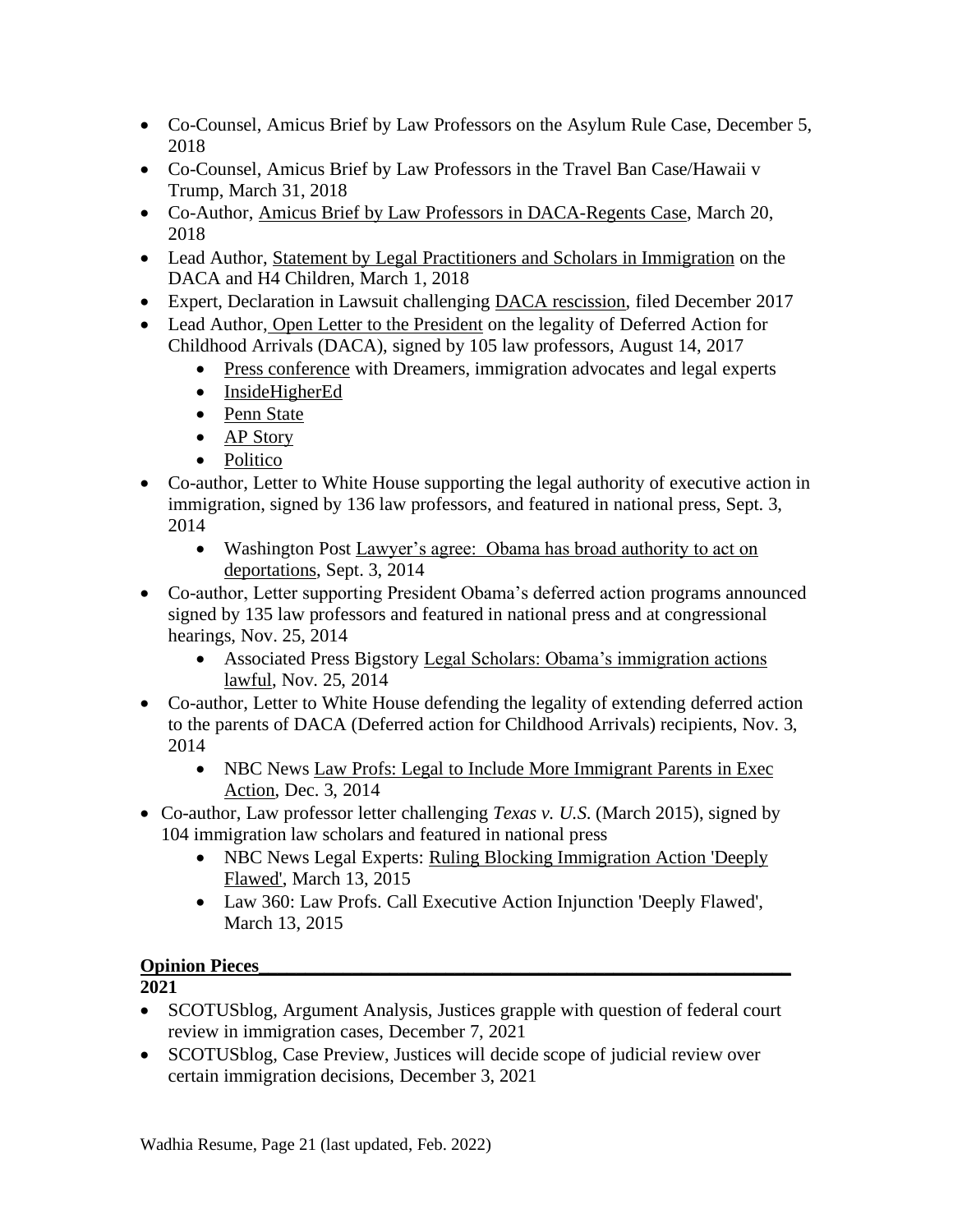- Philadelphia Inquirer, [A legacy of exclusion and racism followed the tragedy of 9/11](https://www.inquirer.com/opinion/commentary/911-immigration-law-changes-policy-20210904.html), September 4, 2021
- PennLive.com, U.S. [Immigration](https://www.pennlive.com/opinion/2021/06/us-immigration-laws-need-to-align-with-american-values-opinion.html) Laws Need to Align with American Values, June 15, 2021
- Yale Journal of Regulation, Notice & Comment, [Prosecutorial](https://www.yalejreg.com/nc/prosecutorial-discretion-in-the-biden-administration-part-3-by-shoba-sivaprasad-wadhia/) Discretion in a Biden [administration,](https://www.yalejreg.com/nc/prosecutorial-discretion-in-the-biden-administration-part-3-by-shoba-sivaprasad-wadhia/) Part 3, June 5, 2021
- American Constitution Society, [Understanding](https://www.acslaw.org/expertforum/understanding-prosecutorial-discretion-in-immigration-policy-and-recommendations-for-moving-forward/) Prosecutorial Discretion and [Recommendations](https://www.acslaw.org/expertforum/understanding-prosecutorial-discretion-in-immigration-policy-and-recommendations-for-moving-forward/) for Moving Forward, April 19, 2021
- Yale Journal of Regulation, Notice & Comment, Prosecutorial Discretion in a Biden administration, Part 2, February 18, 2021
- Yale Journal of Regulation, Notice & Comment, Prosecutorial Discretion in a Biden administration, January 21, 2021
- Philadelphia Inquirer, Biden ends the Muslim ban on day one of his presidency buts its legacy will linger, January 20, 2021
- Medium, In Memoriam: The Muslim Ban, January 18, 20212020
- Medium, DACA Restored, December 5, 2020
- SCOTUS blog, From the travel ban to the border wall, restrictive immigration policies thrive on the shadow docket, October 27, 2020
- Ms. Magazine, "The Cruelty is the Point": U.S. Still Denying Protection to Severely Ill People With No Legal Status- Despite Announcing Otherwise (w. Mahsa Khanbabai and Audrey Allen), September 28, 2020
- [Philadelphia](https://www.inquirer.com/opinion/commentary/trump-federal-agents-philadelphia-homeland-security-immigration-customs-enforcement-20200722.html) Inquirer, Stay off our Streets: Federal troops storming cities undermine [American](https://www.inquirer.com/opinion/commentary/trump-federal-agents-philadelphia-homeland-security-immigration-customs-enforcement-20200722.html) Ideals, July 22, 2020
- ImmigrationProf Blog, The [Meaning](https://lawprofessors.typepad.com/immigration/2020/06/the-meaning-of-daca-by-kevin-r-johnson-michael-a-olivas-and-shoba-sivaprasad-wadhia-.html) of DACA, June 1, 2020
- NYU Press, From the [Square,](https://www.fromthesquare.org/prosecutorial-discretion-during-covid-19/) The Trump [Administration](https://www.fromthesquare.org/prosecutorial-discretion-during-covid-19/) Has Prosecutorial Discretion in [Immigration](https://www.fromthesquare.org/prosecutorial-discretion-during-covid-19/) Matters During COVID-19, They Should Use it[,](https://www.fromthesquare.org/prosecutorial-discretion-during-covid-19/) March 27, 2020
- NYU Press, From the [Square,](https://www.fromthesquare.org/save-deferred-action-a-life-saving-stopgap-for-immigrants/) (w. [Audrey](https://www.fromthesquare.org/save-deferred-action-a-life-saving-stopgap-for-immigrants/) Allen[\)](https://www.fromthesquare.org/save-deferred-action-a-life-saving-stopgap-for-immigrants/) Save Deferred Action: a [life-saving](https://www.fromthesquare.org/save-deferred-action-a-life-saving-stopgap-for-immigrants/) stopgap for [immigrants,](https://www.fromthesquare.org/save-deferred-action-a-life-saving-stopgap-for-immigrants/) March 3, 2020
- NYU Press, From the [Square,](https://www.fromthesquare.org/understanding-immigration-a-reading-list/) [Understanding](https://www.fromthesquare.org/understanding-immigration-a-reading-list/) Immigration: A Reading List, January 17, 2020

- SCOTUS Blog, Symposium: Dream [Deferred,](https://www.fromthesquare.org/immigration-priorities/#.XY6JpkZKg2w) September 2019
- NYU Press, From the Square, [Immigration](https://www.fromthesquare.org/immigration-priorities/#.XY6JpkZKg2w) Priorities, September 2019
- NYU Press, From the Square (w. M. Khanbabai), A Vital [Response](https://www.fromthesquare.org/a-vital-response-to-the-travel-ban-travesty/#.XMDLSOhKg2w) to the Travel Ban [Travesty,](https://www.fromthesquare.org/a-vital-response-to-the-travel-ban-travesty/#.XMDLSOhKg2w) April 10, 2019
- Philadelphia Inquirer, Two [Years](https://www.philly.com/opinion/commentary/travel-ban-pennsylvania-supreme-court-20190206.html) Later: The 'Muslim Ban' Still Shuts the Door on Pennsylvanians, February 6, 2019.
- NYU Press, From the Square, [Banned:](https://www.fromthesquare.org/banned-two-years-later/#.XFHbe1xKg2w) Two Years Later, January 30, 2019.
- American Constitution Society, [Trump's](https://www.acslaw.org/acsblog/trumps-travel-ban-two-years-later/) Travel Ban Two Years Later, January 30, 2019.
- Los Angeles Times (w. Jennifer Lee Koh), [Deport,](http://www.latimes.com/opinion/op-ed/la-oe-koh-wadhia-deportations-20180630-story.html) Not Court? The U.S. is already [doing](http://www.latimes.com/opinion/op-ed/la-oe-koh-wadhia-deportations-20180630-story.html) that June 30, 2019
- American Constitution Society, [DACA](https://www.acslaw.org/expertforum/daca-at-the-supreme-court-quicktake-on-oral-arguments/) at the Supreme Court: Quicktake on Oral Arguments, November 13, 2019

Wadhia Resume, Page 22 (last updated, Feb. 2022)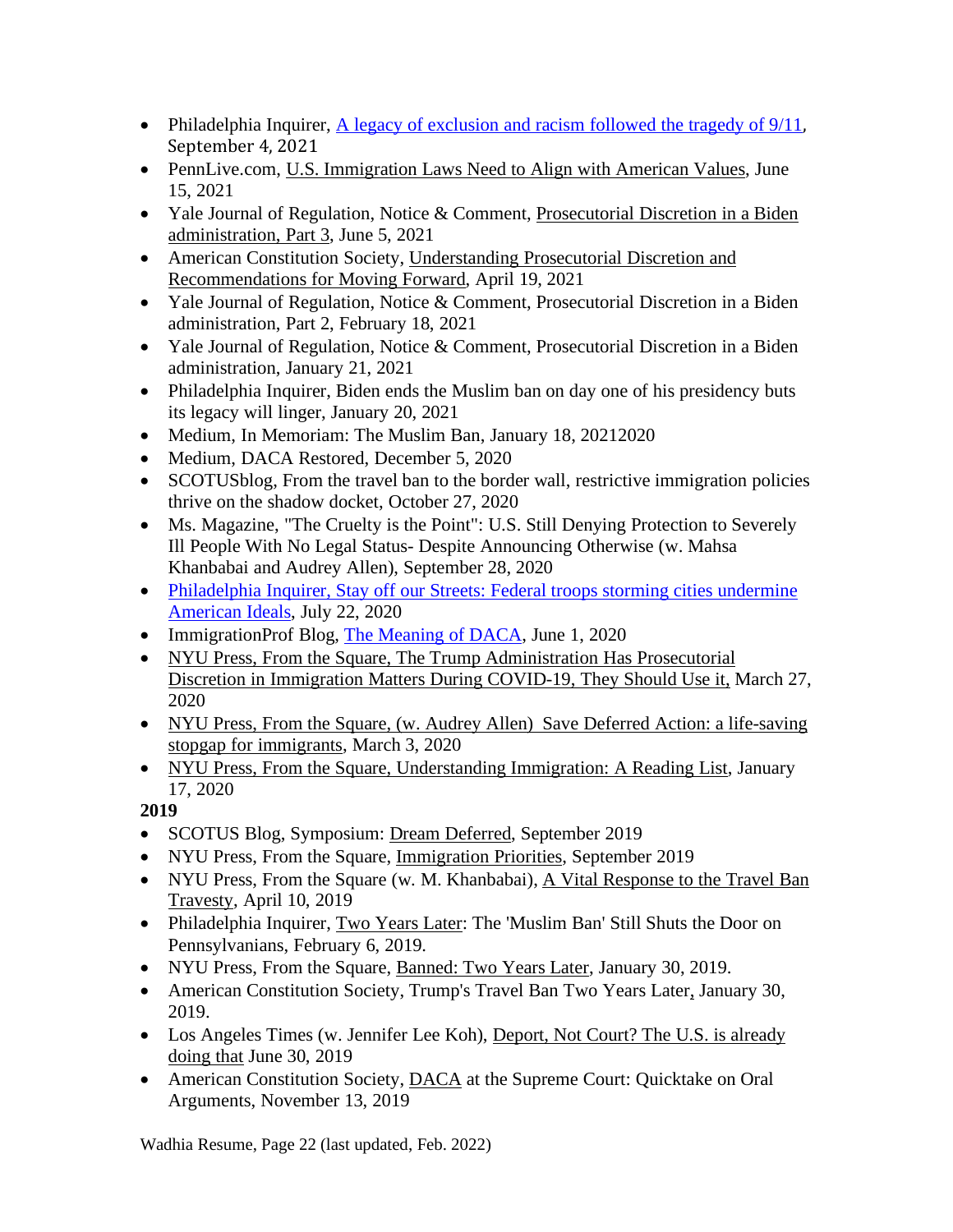- SCOTUS Blog, [Reflections](http://www.scotusblog.com/2018/06/symposium-reflections-on-the-travel-ban-decision/) on the travel ban decision, June 26, [2018](http://www.scotusblog.com/2018/06/symposium-reflections-on-the-travel-ban-decision/)
- Regulatory Review, University of Pennsylvania, [Asylum](https://www.theregreview.org/2018/11/20/wadhia-asylum-abuse-administrative-law/) and the Abuse of [Administrative](https://www.theregreview.org/2018/11/20/wadhia-asylum-abuse-administrative-law/) Law, November 20, 2018
- American Constitution Society, The [Administration's](https://www.acslaw.org/acsblog/the-administrations-new-asylum-rules-raise-legal-and-moral-questions/) New Asylum Rules Raise Legal and Moral [Questions,](https://www.acslaw.org/acsblog/the-administrations-new-asylum-rules-raise-legal-and-moral-questions/) [November](https://www.acslaw.org/acsblog/the-administrations-new-asylum-rules-raise-legal-and-moral-questions/) 9, 2018
- American Constitution Society, [Unpackaging](https://www.acslaw.org/acsblog/unpacking-president-trump%E2%80%99s-latest-executive-order) Trump's Latest Executive Orde[r,](https://www.acslaw.org/acsblog/unpacking-president-trump%E2%80%99s-latest-executive-order) [June](https://www.acslaw.org/acsblog/unpacking-president-trump%E2%80%99s-latest-executive-order) [2018](https://www.acslaw.org/acsblog/unpacking-president-trump%E2%80%99s-latest-executive-order)
- American Constitution Society, Meditation on Oral [Arguments](https://www.acslaw.org/acsblog/meditation-on-oral-arguments-in-the-travel-ban-case) in the Travel Ban, April 27, 2018
- The Hill (w. Peter Margulies), How the travel ban [resurrects](http://thehill.com/blogs/congress-blog/homeland-security/381002-how-the-travel-ban-resurrects-national-origin-quotas) national origin quotas [Congress](http://thehill.com/blogs/congress-blog/homeland-security/381002-how-the-travel-ban-resurrects-national-origin-quotas) sought to end, March 30, 2018
- Harvard Law Review blog, Immigration [Enforcement](https://blog.harvardlawreview.org/immigration-enforcement-under-trump-a-loose-cannon/) Under Trump: A Loose [Cannon,](https://blog.harvardlawreview.org/immigration-enforcement-under-trump-a-loose-cannon/) February 21, 2018

- American Constitution Society, [Countdown](https://www.acslaw.org/acsblog/countdown-to-daca-deadline) to DACA Deadline, January 27, 2017
- Medium (reprinted in American Constitution Society), [Supreme](https://medium.com/@shobawadhia/supreme-court-issues-orders-on-ban-3-0-what-this-means-db7c8e83c04c) Court Issues Orders on Ban 3.0: What This [Means,](https://medium.com/@shobawadhia/supreme-court-issues-orders-on-ban-3-0-what-this-means-db7c8e83c04c) December 5, 2017
- Medium (reprinted in American Constitution Society), Special [Registration,](https://www.acslaw.org/acsblog/special-registration-deferred-action-and-prosecutorial-indiscretion) Deferred Action and Prosecutorial [\(In\)Discretion,](https://www.acslaw.org/acsblog/special-registration-deferred-action-and-prosecutorial-indiscretion) November 20, 2017
- American Immigration Council, ImmigrationImpact, How [Discretion](http://immigrationimpact.com/2017/10/30/rosa-maria-hernandez-immigration-enforcement/) Failed One [Ten-Year](http://immigrationimpact.com/2017/10/30/rosa-maria-hernandez-immigration-enforcement/) Old Girl and What the Future Holds, October 30, 2017 (reprinted in Yale Journal of Regulation's Notice and Comment and NYU Press From the Square)
- American Constitution Society, Trump [Rescinds](https://www.acslaw.org/acsblog/trump-rescinds-daca?utm_content=bufferec00a&utm_medium=social&utm_source=twitter.com&utm_campaign=buffer) DACA, September 5, 2017 (w. Lorella Praeli)
- Medium, Dear Mr. [President:](https://medium.com/@shobawadhia/dear-mr-president-defend-daca-1f73ceed6717) Defend DACA, September 2, 2017
- American Constitution Society, [Muslim Ban Litigation: An Unfinished Symphony,](https://www.acslaw.org/acsblog/muslim-ban-litigation-an-unfinished-symphony) July 20, 2017
- American Constitution Society, [Reflections on Bona Fide Relationships,](https://www.acslaw.org/acsblog/reflections-on-bona-fide-relationships) July 14, 2017
- American Immigration Council, ImmigrationImpact, Ending Deportation Priorities [Breaks Away from Decades of History and Sound Policy,](http://immigrationimpact.com/2017/07/10/ending-deportation-priorities-history-policy/?utm_content=bufferd09d9&utm_medium=social&utm_source=twitter.com&utm_campaign=buffer) July 10, 2017
- SCOTUS Blog, [Immigration symposium: Delays, detentions and due process –](http://www.scotusblog.com/2017/06/immigration-symposium-delays-detentions-due-process-jennings-matters/) Why Jennings matters, June 27, 2017
- American Constitution Society, Musings on Today's Travel Ban Decision by the [Supreme Court,](https://www.acslaw.org/acsblog/musings-on-today%E2%80%99s-travel-ban-decision-by-the-supreme-court) June 26, 2017
- Medium, The Birth and Death of Deferred Action (and what the Future Holds), June 16, 2017
- American Immigration Council, ImmigrationImpact, The Dire State of Immigration [Detention in Georgia,](http://immigrationimpact.com/2017/06/06/immigration-detention-in-georgia/) June 6, 2017
- Yale Law Journal on Regulation, Notice and Comment, Prosecutorial Discretion at [ICE: My Latest FOIA Adventure,](http://yalejreg.com/nc/prosecutorial-discretion-at-ice-my-latest-foia-adventure-by-shoba-sivaprasad-wadhia/) May 26, 2017
- Yale Law Journal on Regulation, Notice and Comment, Donald Trump's [Enforcement Plan and the Future of Discretion,](http://yalejreg.com/nc/donald-trumps-enforcement-plan-and-the-future-of-discretion-by-shoba-sivaprasad-wadhia/) April 25, 2017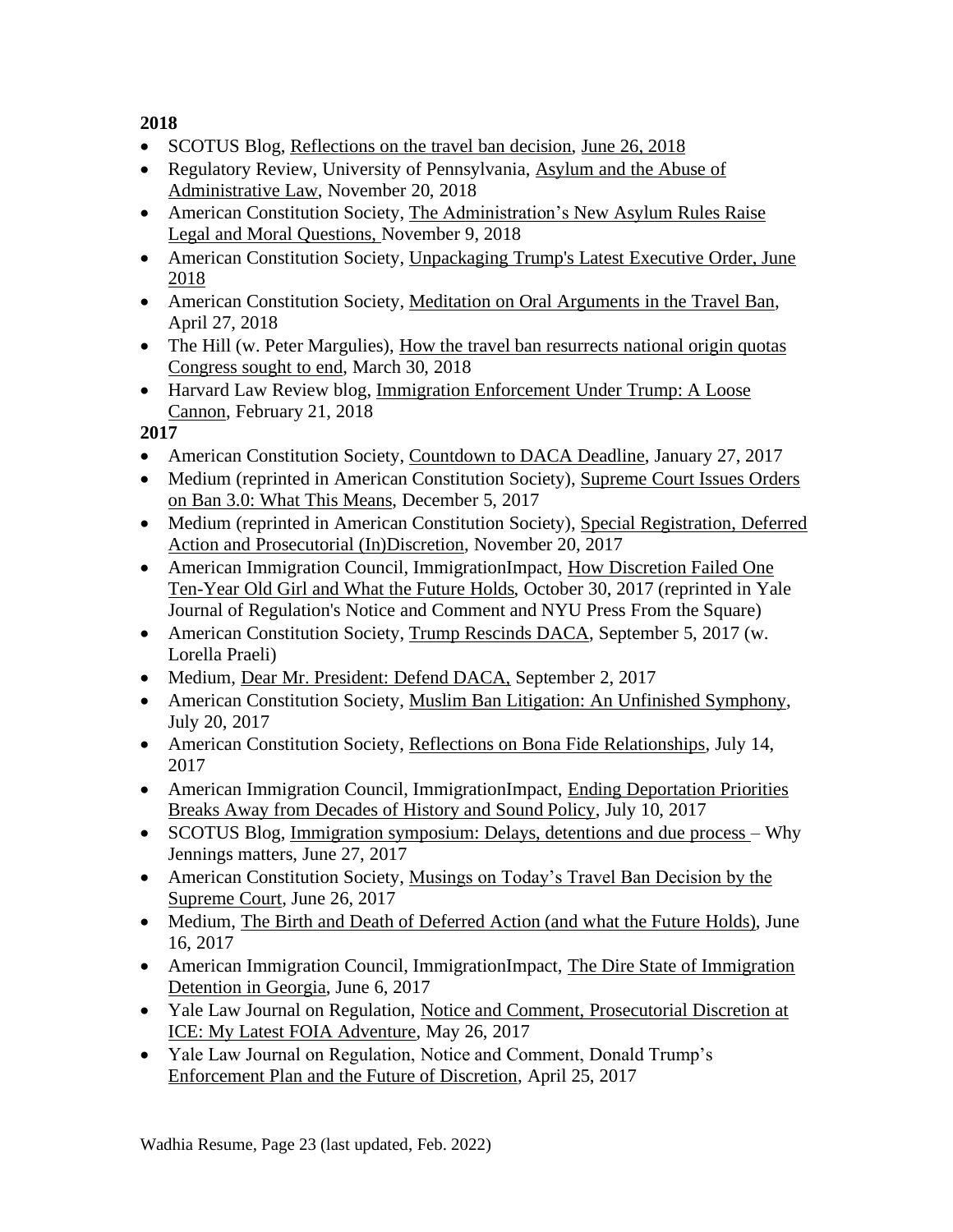- Medium, [Immigration Law and Policy After the Executive Orders: Five Key](https://medium.com/@shobawadhia/immigration-law-and-policy-after-the-executive-orders-five-key-points-7ac6b5422b9b#.vatdkhwv6) Points, March 25, 2017
- American Constitution Society, [Musings on Muslim Ban 2.0,](https://www.acslaw.org/acsblog/musings-on-muslim-ban-20) March 13, 2017
- The Conversation, Trump's immigration executive orders: The demise of due process and [discretion,](https://theconversation.com/trumps-immigration-executive-orders-the-demise-of-due-process-and-discretion-73948) March 6, 2017 (reprinted in Associated Press, Newsweek, Salon, Houston Chronicle, and additional outlets)
- Medium, Leaked DHS Memo Implementing the Executive Order on Border [Enforcement,](https://medium.com/@shobawadhia/summary-of-dhs-memo-implementing-the-executive-order-on-border-enforcement-460c32cd6af#.sskqw3qvc) February 18, 2017
- Medium, [Leaked DHS Memo Implementing the Executive Order on Interior](https://medium.com/@shobawadhia/dhs-memo-implementing-the-executive-order-on-interior-enforcement-or-is-prosecutorial-discretion-ec26cbf3c6f1#.tpekth9ob)  [Enforcement \(or Is Prosecutorial Discretion Dead?\),](https://medium.com/@shobawadhia/dhs-memo-implementing-the-executive-order-on-interior-enforcement-or-is-prosecutorial-discretion-ec26cbf3c6f1#.tpekth9ob) February 18, 2017

- Medium, [On This Day: The End of NSEERS, December 2016](https://medium.com/@shobawadhia/on-this-day-the-end-of-nseers-2959935eec66#.tx6hdao3o)
- Notice & Comment, Yale Journal on Regulation; Medium, Understanding the Final [Rule Ending NSEERS,](http://yalejreg.com/nc/understanding-the-final-rule-ending-nseers-by-shoba-sivaprasad-wadhia/) December 2016
- Medium, [Shutting Down Special Registration,](https://medium.com/@shobawadhia/shutting-down-special-registration-e40d25e9177b#.e15cxdi5g) December 2016
- Medium, NSEERS or "Muslim" Registration Was a Failed Post 9–11 Program and [Must Come to an](https://medium.com/@shobawadhia/nseers-or-muslim-registration-was-a-failed-post-9-11-program-and-must-come-to-an-end-1200469bf64b#.dpi1v6o1n) End, November 2016
- American Constitution Society, Medium, Musings on Dreamers, Mass Deportations [and a "Muslim Registry",](https://medium.com/@shobawadhia/musings-on-dreamers-mass-deportations-and-a-muslim-registry-78dc37e44527#.oo73vjr9h) November 2016
- Medium, [Immigration](https://pennstatelaw.psu.edu/sites/default/files/documents/pdfs/Immigrants/2PagerCentralPAFinal.pdf) Law and Policy After the Election: Six Key Points, November 2016
- Supreme Court of the United States Blog (SCOTUS Blog), Symposium: A meditation [on history, law and loss,](http://www.scotusblog.com/2016/06/symposium-a-meditation-on-history-law-and-loss/) June 23, 2016
- American Constitution Society. [Beyond Deportation: Prosecutorial Discretion](http://www.acslaw.org/acsblog/beyond-deportation-prosecutorial-discretion-requests-after-us-v-texas)  [Requests After U.S. v. Texas,](http://www.acslaw.org/acsblog/beyond-deportation-prosecutorial-discretion-requests-after-us-v-texas) June 28, 2016
- American Constitution Society. Reflections on Judge Hanen's Reprimand, May 23, 2016
- American Immigration Council, ImmigrationImpact. Understanding Justice [Kennedy's Upside-Down Argument,](http://immigrationimpact.com/2016/04/20/justice-kennedy-united-states-v-texas/) April 20, 2016
- ImmigrationProf Blog. U.S. v. Texas [TRUE OR FALSE?](http://lawprofessors.typepad.com/immigration/2016/04/us-v-texas-true-or-false-by-shoba-sivaprasad-wadhia.html), April 19, 2016
- American Constitution Society. [Notice and Comment Rulemaking in U.S. v. Texas,](https://www.acslaw.org/acsblog/notice-and-comment-rulemaking-in-united-states-v-texas) April 15, 2016
- Yale Law Journal on Regulation, Notice and Comment, [Employment Authorization](http://www.yalejreg.com/blog/employment-authorization-and-prosecutorial-discretion-the-case-for-immigration-unexceptionalism-by-s)  [and Prosecutorial Discretion: The Case for Immigration Unexceptionalism,](http://www.yalejreg.com/blog/employment-authorization-and-prosecutorial-discretion-the-case-for-immigration-unexceptionalism-by-s) February 10, 2016
- American Constitution Society. A President's Constitutional and Faithful Execution of Immigration Law, January 19, 2016
- American Constitution Society. Book Talk. Beyond Deportation: The Role of Prosecutorial Discretion in Immigration Cases, January 27, 2016

**2015**

- The Patriot-News, Trump's Muslim ban reeks of failed post-9/11 anti-Muslim [policies, December 10, 2015](http://www.pennlive.com/opinion/2015/12/trumps_muslim_ban_reeks_of_fai.html)
- The Hill, [9-11 Flashback and Future Immigration Policy,](http://thehill.com/blogs/congress-blog/homeland-security/262478-9-11-flashback-and-future-immigration-policy) December 9, 2015
- The Hill, [On the Anniversary of Obama's Immigration Announcement,](http://thehill.com/blogs/congress-blog/civil-rights/260937-on-the-anniversary-of-obamas-immigration-announcement) November 21, 2015

Wadhia Resume, Page 24 (last updated, Feb. 2022)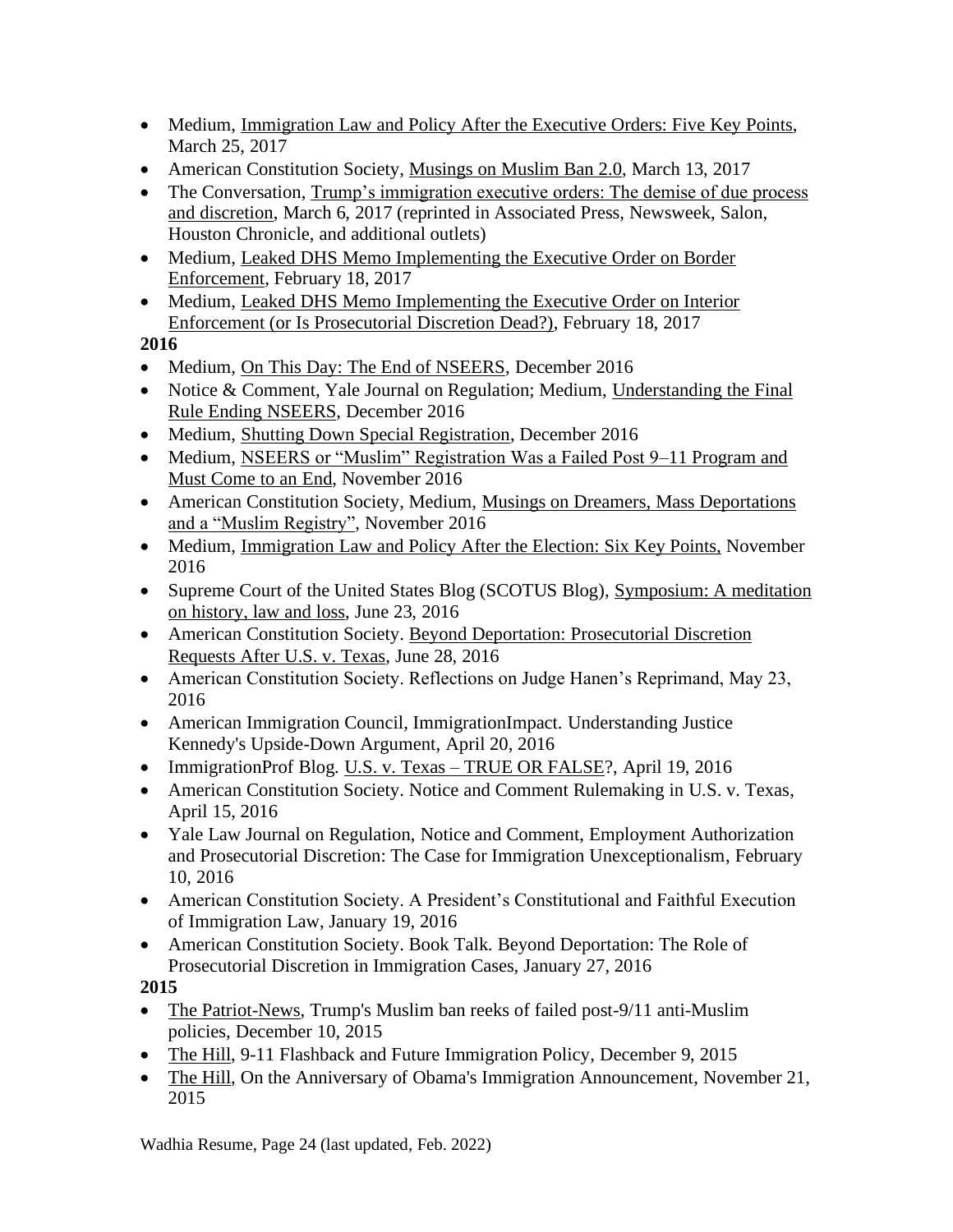- Centre Daily Times, [Syrian Refugees and Moral Courage,](http://www.centredaily.com/opinion/article45858775.html) November 21, 2015
- The Hill, Immigration Argument at the Fifth Circuit, July 14, 2015
- Centre Daily Times, State College Raid: Reflections One Year Later, June 9, 2015
- From the Square. NYU Press Blog. [The Refugee Dilemma and the Broader](http://www.fromthesquare.org/?p=7884#.VmsXPG4erfc)  [Immigration Debate,](http://www.fromthesquare.org/?p=7884#.VmsXPG4erfc) December 11, 2015
- American Constitution Society. [Seeking to Understand the Fifth Circuit Ruling on](https://www.acslaw.org/acsblog/seeking-to-understand-the-fifth-circuit-ruling-on-deferred-action)  [Deferred Action,](https://www.acslaw.org/acsblog/seeking-to-understand-the-fifth-circuit-ruling-on-deferred-action) November 11, 2015
- Crimmigration. Beyond Deportation: The Relationship Between Immigration Prosecutorial Discretion and Criminal Activity, August 4, 2015
- From the Square. NYU Press Blog, Book Notes: Beyond Deportation, July 28, 2015
- ImmigrationProf Blog. Law Professor Blogs, Work authorization for dreamers, a week of wonders and woes, July 17, 2015
- ImmigrationProf Blog. Law Professor Blogs, Beyond Deportation, July 10, 2015

• Centre Daily Times [State College Raid: Reflections One Year Later,](http://www.centredaily.com/2015/06/09/4786920_state-college-immigration-raid.html?rh=1) June 9, 2015 **2014 or earlier**

- Centre Daily Times [Raids, rights and the rule of law,](http://www.centredaily.com/2014/06/24/4239224/their-view-raids-rights-and-the.html?sp=/99/145/) June 24, 2014
- The Hill [Relics of 'deferred action',](http://thehill.com/blogs/congress-blog/civil-rights/224744-relics-of-deferred-action) November 20, 2014
- The Hill- Op-Ed [To file or not to file Vargas's Notice to Appear,](http://thehill.com/blogs/congress-blog/judicial/212452-to-file-or-not-to-file-vargass-notice-to-appear) July 17, 2014
- ImmigrationProf Blog. Law Professor Blogs, Immigration Prosecutorial Discretion and Deportation, April 30, 2014
- AILA Slip Opinion Blog. American Immigration Lawyers Association, Ninth Circuit [Upholds the Rule of Law and Limits Chevron Deference for Children who "Age-Out"](http://ailaslipopinionblog.org/2012/10/02/ninth-circuit-upholds-the-rule-of-law-and-limits-chevron-deference-for-children-who-age-out-during-the-green-card-process/)  [During the Green Card Process,](http://ailaslipopinionblog.org/2012/10/02/ninth-circuit-upholds-the-rule-of-law-and-limits-chevron-deference-for-children-who-age-out-during-the-green-card-process/) October 2012
- ImmigrationProf Blog. Law Professor Blogs, Deferred Action in Immigration Law: The Next Generation, June 28, 2012
- AILA Leadership Blog. American Immigration Lawyers Association, DHS Releases Long-Awaited Memo on Controversial 9/11 Program (w. Denyse Sabagh), May 2012
- AILA Slip Opinion Blog. American Immigration Lawyers Association, Musings on the Visa Waiver Program, No-Right Waivers and the Age of Youth, March 2012
- AILA Slip Opinion Blog. American Immigration Lawyers Association, Board Offers [New Standard for Administrative Closure, and Highlights the Importance of](http://www.ailaslipopinionblog.com/2012/02/02/board-offers-new-standard-for-administrative-closure-and-highlights-the-importance-of-decisional-independence-by-shoba-sivaprasad-wadhia/)  [Decisional Independence, February 2012](http://www.ailaslipopinionblog.com/2012/02/02/board-offers-new-standard-for-administrative-closure-and-highlights-the-importance-of-decisional-independence-by-shoba-sivaprasad-wadhia/)
- ImmigrationProf Blog. Law Professor Blogs, Prosecutorial Discretion and Post 9-11, December 2011
- AILA Slip Opinion Blog. American Immigration Lawyers Association, Third Circuit [Reflects on Unlawful Presence, Chevron, and the Importance of Prosecutorial](http://www.ailaslipopinionblog.com/2011/09/28/third-circuit-reflects-on-unlawful-presence-chevron-and-the-importance-of-prosecutorial-discretion/)  [Discretion,](http://www.ailaslipopinionblog.com/2011/09/28/third-circuit-reflects-on-unlawful-presence-chevron-and-the-importance-of-prosecutorial-discretion/) September 2011
- ImmigrationProf Blog. Law Professor Blogs, White House's Review of Removal Cases, September 2011
- ImmigrationProf Blog. Law Professor Blogs, 9/11 Registration and the Morton Memo, July 2011
- ImmigrationProf Blog. Law Professor Blogs, (w. Leon Wildes) Prosecutorial Discretion and the Legacy of John Lennon, July 2011
- Co-founder and contributor to "Race Matters" blog:<http://endnseers.blogspot.com/>